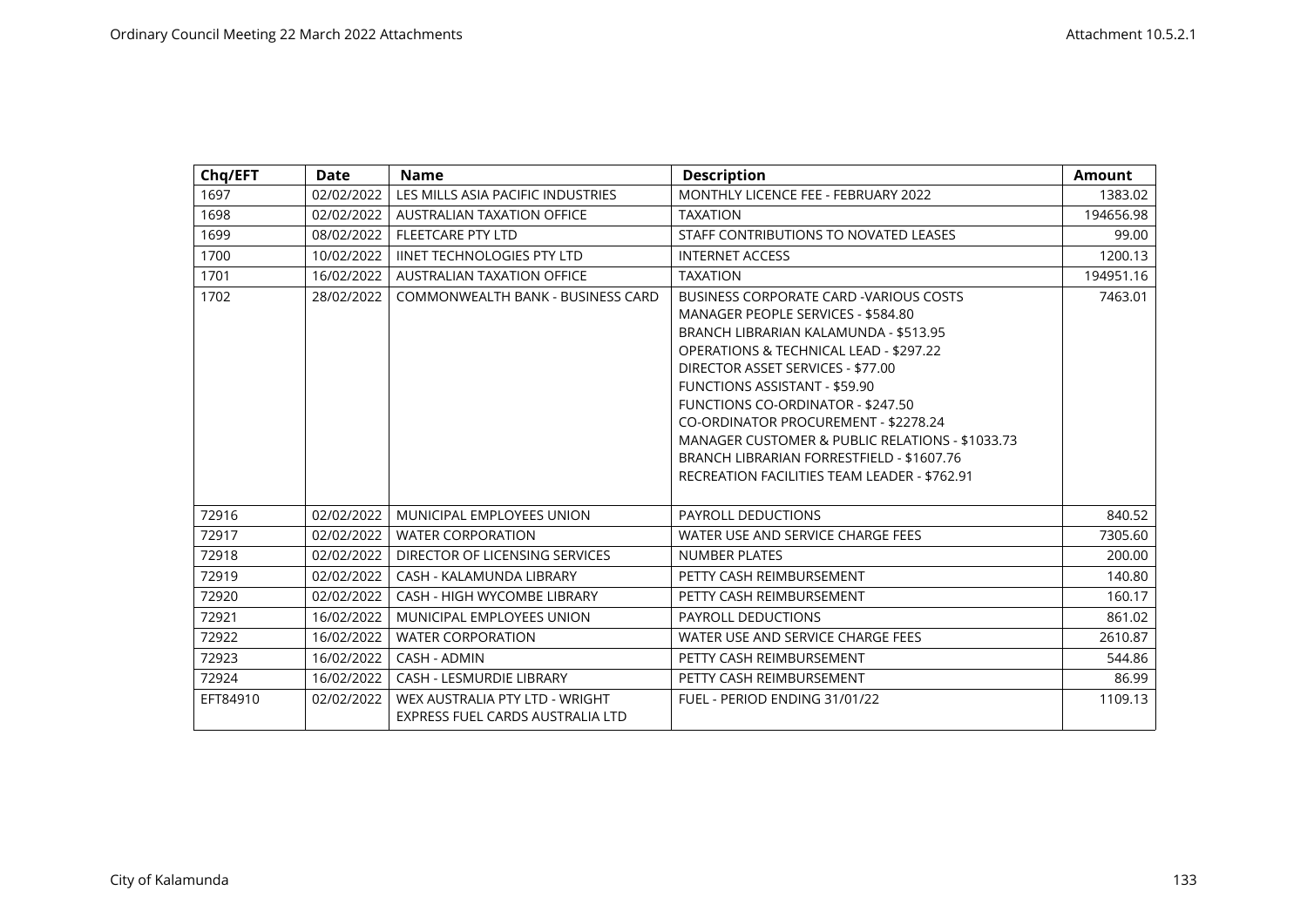| Chq/EFT  | <b>Date</b> | <b>Name</b>                                         | <b>Description</b>                                                                                                                                                      | <b>Amount</b> |
|----------|-------------|-----------------------------------------------------|-------------------------------------------------------------------------------------------------------------------------------------------------------------------------|---------------|
| EFT84911 | 02/02/2022  | FORRESTFIELD & DISTRICTS BOWLING<br><b>CLUB INC</b> | SUCCESSFUL FUNDING THROUGH CITY OF KALAMUNDA<br>COMMUNITY FUNDING PROGRAM - ROUND ONE -<br>DECEMBER 2021 - PROVISION OF JACKS AND MATS FOR THE<br>NEW SYNTHETIC SURFACE | 1000.00       |
| EFT84912 | 02/02/2022  | NEVERFAIL SPRINGWATER LTD (KALA LIB)                | BOTTLED WATER SUPPLIES / MAINTENANCE FOR<br>KALAMUNDA LIBRARY                                                                                                           | 26.55         |
| EFT84913 | 02/02/2022  | CARDNO (WA) PTY LTD                                 | PROFESSIONAL SERVICES RENDERED FOR THE PERIOD<br>ENDING 10 DECEMBER 2021 - TRAIN STATION PARKING<br><b>STRATEGY AND PLANS</b>                                           | 2585.00       |
| EFT84914 | 02/02/2022  | <b>WATERCOM PTY LTD</b>                             | UPDATES AND SUPPORT FOR DRAINS SOFTWARE FOR<br>PERIOD 1/12/2021 TO 1/12/2022                                                                                            | 1276.00       |
| EFT84915 | 02/02/2022  | <b>FREESTYLE NOW</b>                                | SKATEPARK COACHING SESSION JANUARY 20TH 2022 4PM -<br>6PM, HIGH WYCOMBE SKATE PARK                                                                                      | 385.00        |
| EFT84916 | 02/02/2022  | NEVERFAIL SPRINGWATERLTD<br>(FORRESTFIELD LIB)      | BOTTLED WATER SUPPLIES / MAINTENANCE FOR<br><b>FORRESTFIELD LIBRARY</b>                                                                                                 | 35.40         |
| EFT84917 | 02/02/2022  | <b>MONSTERBALL AMUSEMENTS &amp; HIRE</b>            | SUPPLY OF VARIOUS RIDES INCLUDING OPERATORS FOR<br><b>AUSTRALIA DAY CELEBRATIONS 2022</b>                                                                               | 8700.00       |
| EFT84918 | 02/02/2022  | <b>TOTALLY WORKWEAR</b>                             | SUPPLY OF PROTECTIVE CLOTHING                                                                                                                                           | 158.36        |
| EFT84919 | 02/02/2022  | WHITE ROOM FRAMING STUDIOS                          | <b>FRAMING SERVICES</b>                                                                                                                                                 | 275.00        |
| EFT84920 | 02/02/2022  | FOCUS CONSULTING WA PTY LTD                         | ELECTRICAL ENGINEERING CONSULTANCY FIELD DESIGN<br>AND CHANGES REQUESTED FOR HARTFIELD PARK MASTER<br>PLAN V2 DESIGN. (COMMUNITY DEVELOPMENT)                           | 1100.00       |
| EFT84921 | 02/02/2022  | <b>BROWNES DAIRY - ADMIN</b>                        | MILK SUPPLY FOR ADMIN BUILDING                                                                                                                                          | 50.29         |
| EFT84922 | 02/02/2022  | AUSTRALIAN SERVICES UNION                           | PAYROLL DEDUCTIONS                                                                                                                                                      | 51.80         |
| EFT84923 | 02/02/2022  | CITY OF KALAMUNDA STAFF SOCIAL CLUB                 | PAYROLL DEDUCTIONS                                                                                                                                                      | 132.00        |
| EFT84924 | 02/02/2022  | <b>CHILD SUPPORT AGENCY</b>                         | PAYROLL DEDUCTIONS                                                                                                                                                      | 991.61        |
| EFT84925 | 02/02/2022  | <b>BUNNINGS BUILDING SUPPLIES</b>                   | HARDWARE SUPPLIES FOR VARIOUS LOCATIONS                                                                                                                                 | 282.20        |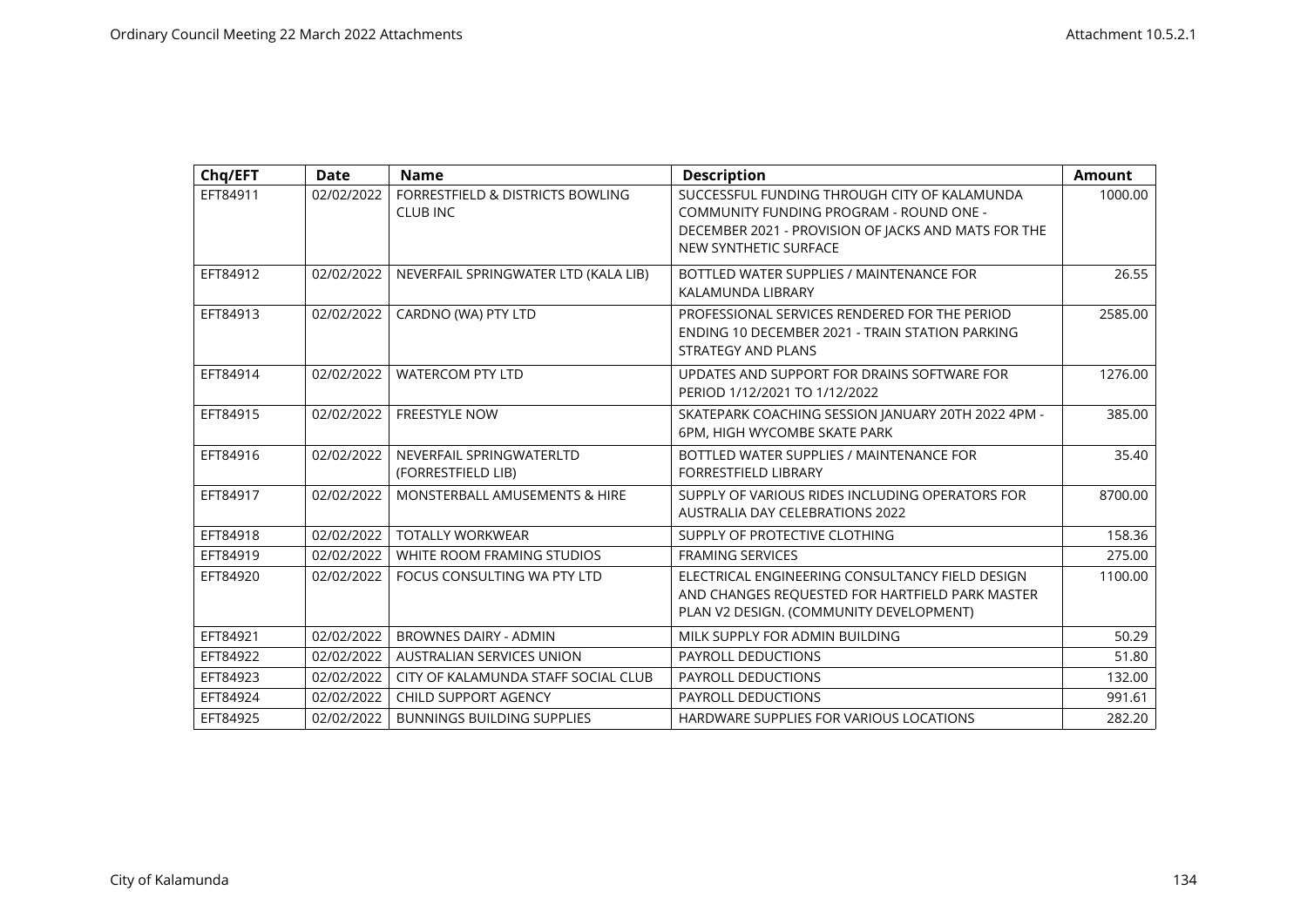| Chq/EFT  | Date       | <b>Name</b>                                                   | <b>Description</b>                                                       | <b>Amount</b> |
|----------|------------|---------------------------------------------------------------|--------------------------------------------------------------------------|---------------|
| EFT84926 | 02/02/2022 | NAPA - A DIVISION OF GPC ASIA PACIFIC<br>PTY LTD              | PLANT / VEHICLE PARTS                                                    | 565.45        |
| EFT84927 | 02/02/2022 | WA LOCAL GOVERNMENT ASSOCIATION                               | <b>REGISTRATION FOR 1 STAFF TO ATTEND EFFECTIVE</b>                      | 990.00        |
|          |            | (WALGA)                                                       | SUPERVISION - PART 1 WORKSHOP                                            |               |
| EFT84928 | 02/02/2022 | <b>MAXWELL ROBINSON &amp; PHELPS PEST</b><br>MANAGEMENT (MRP) | PEST CONTROL SERVICES AT VARIOUS LOCATIONS                               | 916.50        |
| EFT84929 | 02/02/2022 | CLEANAWAY                                                     | WASTE / RECYCLING & BULK BIN DISPOSAL SERVICES FEES                      | 17825.50      |
| EFT84930 | 02/02/2022 | <b>TELSTRA CORPORATION</b>                                    | TELEPHONE / INTERNET EXPENSES                                            | 4101.81       |
| EFT84931 | 02/02/2022 | WALKERS HARDWARE (MITRE 10)                                   | <b>HARDWARE SUPPLIES</b>                                                 | 31.00         |
| EFT84932 | 02/02/2022 | MCKAY EARTHMOVING PTY LTD                                     | PLANT EQUIPMENT AND OPERATOR HIRE FOR VARIOUS<br><b>LOCATIONS</b>        | 47094.03      |
| EFT84933 | 02/02/2022 | K-LINE FENCING GROUP                                          | SUPPLY & INSTALLATION OF FENCING AT 155 LAWNBROOK<br><b>RD WALLISTON</b> | 12401.40      |
| EFT84934 | 02/02/2022 | BORAL CONSTRUCTION MATERIALS GROUP                            | ROAD MATERIALS FOR VARIOUS LOCATIONS                                     | 1108.80       |
| EFT84935 | 02/02/2022 | <b>FASTA COURIERS</b>                                         | <b>COURIER FEES</b>                                                      | 328.40        |
| EFT84936 | 02/02/2022 | LESMURDIE SAND, SOIL & BOBCAT HIRE                            | <b>GARDEN / RESERVE SUPPLIES</b>                                         | 1188.00       |
| EFT84937 | 02/02/2022 | MAJOR MOTORS PTY LTD                                          | PLANT / VEHICLE PARTS                                                    | 123.75        |
| EFT84938 | 02/02/2022 | <b>ALSCO LINEN SERVICE</b>                                    | LINEN HIRE / LAUNDRY SERVICES / CLEANING SUPPLIES                        | 933.94        |
| EFT84939 | 02/02/2022 | BRADOCK PODIATRY SERVICES PTY LTD                             | PODIATRY SERVICES AT JACK HEALEY CENTRE                                  | 508.08        |
| EFT84940 | 02/02/2022 | <b>LINDLEY CONTRACTING</b>                                    | PLUMBING REPAIRS / MAINTENANCE FOR VARIOUS                               | 3360.50       |
|          |            |                                                               | <b>LOCATIONS</b>                                                         |               |
| EFT84941 | 02/02/2022 | <b>SYNERGY</b>                                                | <b>POWER CHARGES</b>                                                     | 15255.60      |
| EFT84942 | 02/02/2022 | <b>ALINTA ENERGY</b>                                          | <b>GAS CHARGES</b>                                                       | 396.15        |
| EFT84943 | 02/02/2022 | <b>GRONBEK SECURITY</b>                                       | SECURITY KEY SERVICES TO VARIOUS LOCATIONS                               | 80.07         |
| EFT84944 | 02/02/2022 | <b>GRIMES CONTRACTING PTY LTD</b>                             | CONTRACTOR BUILDING MAINTENANCE FOR VARIOUS                              | 1268.00       |
|          |            |                                                               | <b>LOCATIONS</b>                                                         |               |
| EFT84945 | 02/02/2022 | <b>BGC ASPHALT</b>                                            | ROAD MATERIALS FOR VARIOUS LOCATIONS                                     | 1126.66       |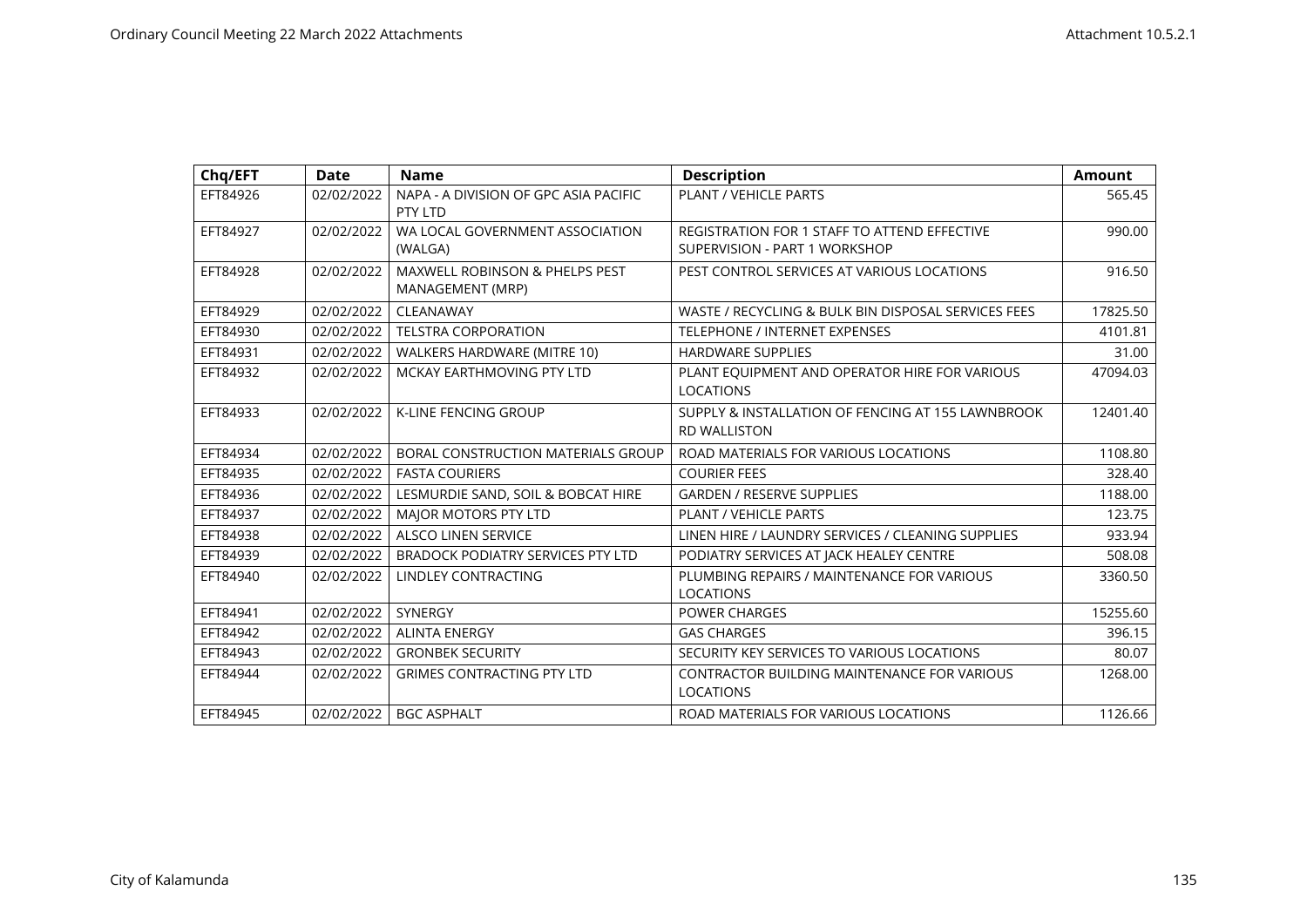| Chq/EFT  | <b>Date</b> | <b>Name</b>                                                  | <b>Description</b>                                                                                                                                                         | <b>Amount</b> |
|----------|-------------|--------------------------------------------------------------|----------------------------------------------------------------------------------------------------------------------------------------------------------------------------|---------------|
| EFT84946 | 02/02/2022  | MILPRO WA (INCORPORATING HILL TOP<br><b>TROPHIES)</b>        | SUPPLY OF NAME BADGES FOR VARIOUS STAFF                                                                                                                                    | 90.75         |
| EFT84947 | 02/02/2022  | KALAMUNDA & DISTRICTS JUNIOR<br>FOOTBALL CLUB INC            | SUCCESSFUL FUNDING THROUGH CITY OF KALAMUNDA<br>COMMUNITY FUNDING PROGRAM - ROUND ONE -<br>DECEMBER 2021 - PROVISION OF AFL COACHING PROGRAMS<br><b>FOR COACHES</b>        | 1000.00       |
| EFT84948 | 02/02/2022  | <b>GLENN SWIFT ENTERTAINMENT</b>                             | CHRISTMAS STORYTIME EVENT - SANTA AND ELF WITH<br>STORYTELLER AT HIGH WYCOMBE LIBRARY                                                                                      | 462.00        |
| EFT84949 | 02/02/2022  | <b>CITY OF CANNING</b>                                       | LONG SERVICE LEAVE PORTABILITY - GAY LAWRENCE                                                                                                                              | 2044.78       |
| EFT84950 | 02/02/2022  | <b>WEST AUSTRALIAN OPERA</b>                                 | OPERA EVENT AT KALAMUNDA LIBRARY                                                                                                                                           | 605.00        |
| EFT84951 | 02/02/2022  | <b>IENNY VAN GORKUM</b>                                      | DOG STERILIZATION FEE REFUND                                                                                                                                               | 150.00        |
| EFT84952 | 02/02/2022  | KALAMUNDA VOLUNTEER BUSHFIRE<br><b>BRIGADE</b>               | REIMBURSEMENT COSTS FOR VOLUNTEER BUSHFIRE<br><b>BRIGADE</b>                                                                                                               | 1682.21       |
| EFT84953 | 02/02/2022  | BROWNES DAIRY - OPS CENTRE                                   | MILK SUPPLY FOR WORKS DEPOT                                                                                                                                                | 150.87        |
| EFT84954 | 02/02/2022  | <b>WALLISTON RIDING &amp; PONY CLUB</b>                      | SUCCESSFUL FUNDING THROUGH CITY OF KALAMUNDA<br>COMMUNITY FUNDING PROGRAM - ROUND ONE -<br>DECEMBER 2021 - PROVISION OF PAINT FOR THE WALLISTON<br>PONY CLUB ROOMS         | 1000.00       |
| EFT84955 | 02/02/2022  | UNIVERSITY OF THE THIRD AGE LESMURDIE<br><b>HILLS REGION</b> | SUCCESSFUL FUNDING THROUGH CITY OF KALAMUNDA<br>COMMUNITY FUNDING PROGRAM - ROUND ONE -<br>DECEMBER 2021, MEADIA TO ASSIST VISUALLY AND HEARING<br><b>IMPAIRED MEMBERS</b> | 1000.00       |
| EFT84956 | 02/02/2022  | KALAMUNDA CRICKET CLUB                                       | KALAMUNDA SPORTING PRECINCT CRICKET WICKET SERVICE<br>AGREEMENT APRIL - JUNE 2022                                                                                          | 11000.00      |
| EFT84957 | 02/02/2022  | TOTAL EDEN PTY LTD T/A NUTRIEN WATER                         | SUPPLY RETICULATION PARTS AND ASSOCIATED MATERIALS                                                                                                                         | 4242.14       |
| EFT84958 | 02/02/2022  | <b>HAWLEY'S BOBCAT SERVICE</b>                               | PLANT EQUIPMENT AND OPERATOR HIRE FOR VARIOUS<br><b>LOCATIONS</b>                                                                                                          | 4173.40       |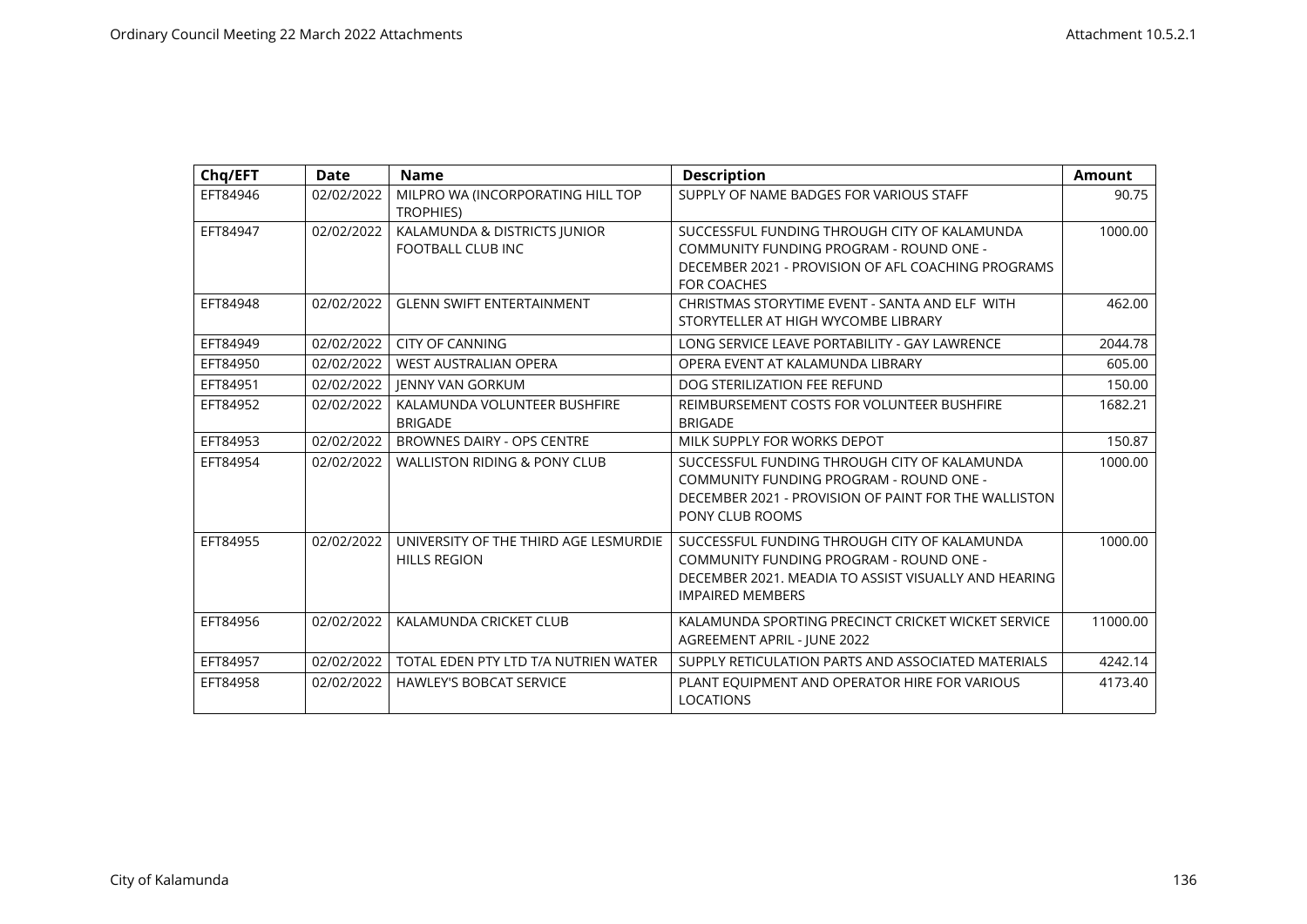| Chq/EFT  | <b>Date</b> | <b>Name</b>                            | <b>Description</b>                                 | <b>Amount</b> |
|----------|-------------|----------------------------------------|----------------------------------------------------|---------------|
| EFT84959 | 02/02/2022  | HILL TOP GROUP PTY                     | 1. CONTRACTOR BUILDING MAINTENANCE FOR VARIOUS     | 97212.58      |
|          |             |                                        | <b>BUILDINGS</b>                                   |               |
|          |             |                                        | 2. MAIN AREA FLOOR UPGRADES AT KALAMUNDA BOWLS     |               |
| EFT84960 | 02/02/2022  | HAYS SPECIALIST RECRUITMENT            | HIRE OF TEMPORARY STAFF FOR ADMIN / DEPOT          | 8496.57       |
|          |             | (AUSTRALIA) PTY LTD                    |                                                    |               |
| EFT84961 | 02/02/2022  | ENGIE MECHANICAL SERVICES AUSTRALIA    | AIRCONDITIONING MAINTENANCE / REPAIRS FOR VARIOUS  | 224.95        |
|          |             | PTY LTD                                | <b>LOCATIONS</b>                                   |               |
| EFT84962 | 02/02/2022  | KANYANA WILDLIFE REHABILITION CENTRE   | DONATION TO KANYANA FROM MONEY RAISED FROM A       | 364.90        |
|          |             | <b>INC</b>                             | <b>BOOK SALE AT LESMURDIE LIBRARY</b>              |               |
| EFT84963 | 02/02/2022  | <b>JANICE ANN HUNTER</b>               | <b>RATES REFUND</b>                                | 453.57        |
| EFT84964 | 02/02/2022  | ROYAL LIFE SAVING SOCIETY WA           | AFTER HOURS SERVICE FEES                           | 1434.90       |
| EFT84965 | 02/02/2022  | <b>HYDROQUIP PUMPS</b>                 | SUPPLY OF PUMPS & IRRIGATION PARTS / MAINTENANCE   | 3250.30       |
|          |             |                                        | <b>BORES</b>                                       |               |
| EFT84966 | 02/02/2022  | CAROL JANE HARWOOD                     | DOG STERILIZATION FEE REFUND                       | 150.00        |
| EFT84967 | 02/02/2022  | THE PROBUS CLUB OF KALAMUNDA INC.      | SUCCESSFUL FUNDING THROUGH CITY OF KALAMUNDA       | 250.00        |
|          |             |                                        | COMMUNITY FUNDING PROGRAM - ROUND ONE -            |               |
|          |             |                                        | DECEMBER 2021. SUPPORT MONTHLY GUEST SPEAKERS AT   |               |
|          |             |                                        | CLUB MEETINGS FOR MEMBERS AND COMMUNITY            |               |
| EFT84968 | 02/02/2022  | STRATAGREEN                            | <b>GARDEN / RESERVE SUPPLIES</b>                   | 125.16        |
| EFT84969 | 02/02/2022  | OFFICEWORKS SUPERSTORES PTY LTD        | OFFICE SUPPLIES / STATIONERY FOR VARIOUS LOCATIONS | 810.53        |
| EFT84970 | 02/02/2022  | KALAMUNDA DISTRICTS TOY LIBRARY        | SUCCESSFUL FUNDING THROUGH CITY OF KALAMUNDA       | 1000.00       |
|          |             |                                        | COMMUNITY FUNDING PROGRAM - ROUND ONE -            |               |
|          |             |                                        | DECEMBER 2021 - PLAY MATTERS PARENTS WORKSHOPS     |               |
| EFT84971 | 02/02/2022  | <b>WOOLWORTHS GROUP LIMITED</b>        | <b>GROCERY SUPPLIES</b>                            | 516.41        |
| EFT84972 | 02/02/2022  | <b>GLENDA DAWN CHARLTON (PODIATRY)</b> | PODIATRY SERVICES AT JACK HEALEY CENTRE            | 777.92        |
| EFT84973 | 02/02/2022  | EASIFLEET MANAGEMENT                   | STAFF CONTRIBUTIONS TO NOVATED LEASES              | 7716.29       |
| EFT84974 | 02/02/2022  | PETROVIC CONSTRUCTION WORKS (ANDY      | <b>BUILDING APPLICATION FEE REFUND</b>             | 243.65        |
|          |             | PETROVIC)                              |                                                    |               |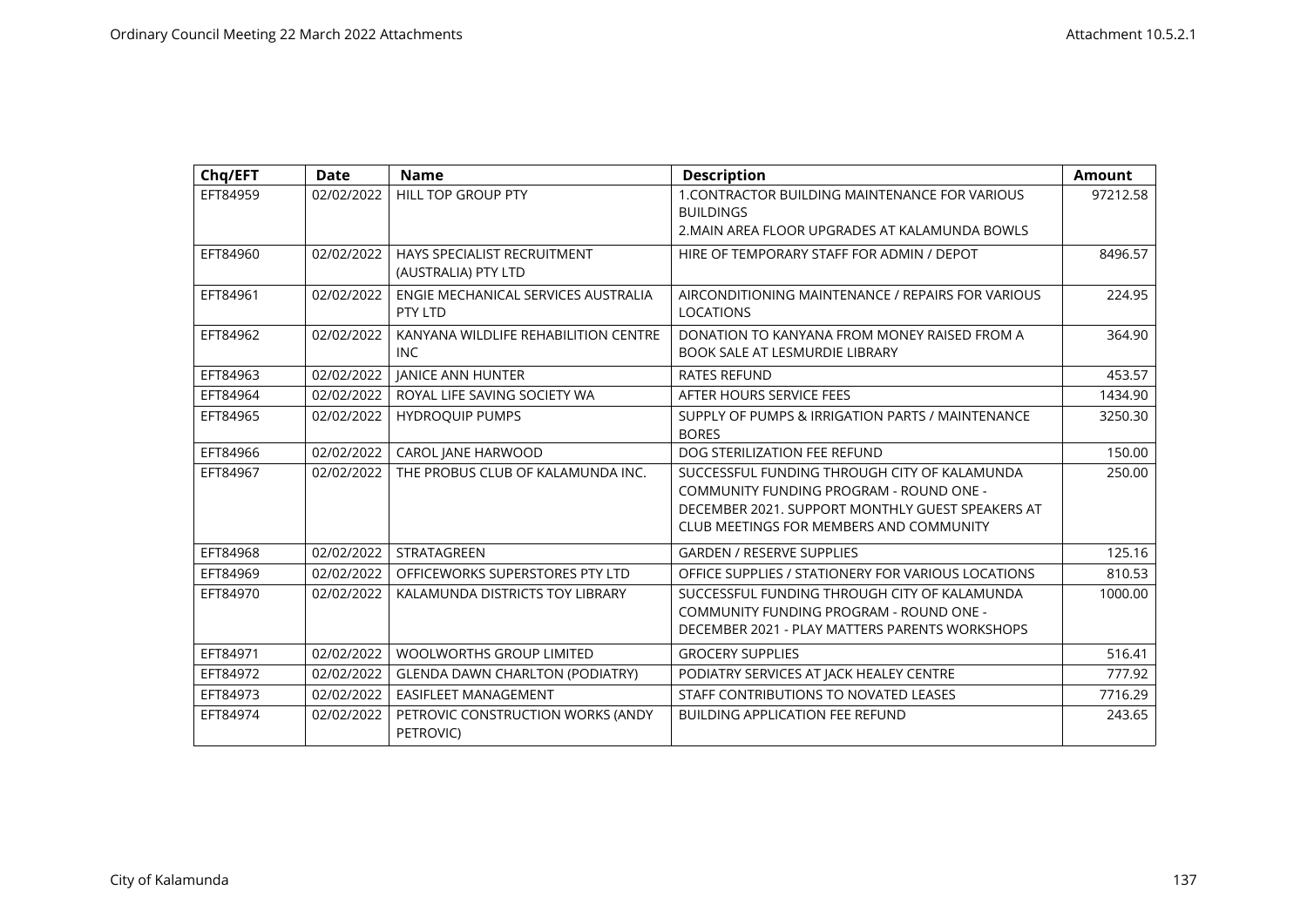| Chq/EFT  | Date       | <b>Name</b>                                                | <b>Description</b>                                                                                                                                                   | <b>Amount</b> |
|----------|------------|------------------------------------------------------------|----------------------------------------------------------------------------------------------------------------------------------------------------------------------|---------------|
| EFT84975 | 02/02/2022 | ALLAN DAVIES & TREVOR CHUDLEIGH<br><b>ARCHITECTS</b>       | ARCHITECTURAL CONSULTANCY SERVICES - PAT MORAN<br><b>PAVILION - NEW STOREROOM</b>                                                                                    | 3093.75       |
| EFT84976 | 02/02/2022 | <b>ROSE SMART</b>                                          | <b>MAINTAIN ROSE BEDS AT VARIOUS LOCATIONS</b>                                                                                                                       | 3060.00       |
| EFT84977 | 02/02/2022 | KALAMUNDA MENS SHED INC                                    | SUCCESSFUL FUNDING THROUGH CITY OF KALAMUNDA<br>COMMUNITY FUNDING PROGRAM - ROUND ONE -<br>DECEMBER 2021 - NEW COMPUTER AND EQUIPMENT<br>CONTROL                     | 1000.00       |
| EFT84978 | 02/02/2022 | AT & AL GROSSE & BM HARTUG-KAGI & RI<br>KAGI               | <b>RATES REFUND</b>                                                                                                                                                  | 1691.97       |
| EFT84979 | 02/02/2022 | DRAINFLOW SERVICES PTY LTD                                 | CLEANING / MAINTAINING STORM WATER DRAINS AT<br><b>VARIOUS LOCATIONS</b>                                                                                             | 6094.00       |
| EFT84980 | 02/02/2022 | POSITION PARTNERS PTY LTD                                  | ANNUAL MAGNET LICENCE RENEWAL                                                                                                                                        | 1793.00       |
| EFT84981 | 02/02/2022 | <b>MARY'S MOUNT NETBALL CLUB</b>                           | SUCCESSFUL FUNDING THROUGH CITY OF KALAMUNDA -<br>COMMUNITY FUNDING PROGRAM - ROUND ONE -<br>DECEMBER 2021 - PROVISION OF PAINT FOR THE WALLISTON<br>PONY CLUB ROOMS | 1000.00       |
| EFT84982 | 02/02/2022 | <b>CEDAR WEST</b>                                          | <b>KEY &amp; HALL BOND REFUND</b>                                                                                                                                    | 450.00        |
| EFT84983 | 02/02/2022 | STATE WIDE TURF SERVICES                                   | TURF SUPPLIES / MAINTENANCE FOR VARIOUS LOCATIONS                                                                                                                    | 31340.99      |
| EFT84984 | 02/02/2022 | <b>MITCHELL &amp; LEANNE GEDDES</b>                        | <b>RATES REFUND</b>                                                                                                                                                  | 1651.29       |
| EFT84985 | 02/02/2022 | KALAMUNDA CANNING RUGBY LEAGUE<br><b>FOOTBALL CLUB</b>     | SUCCESSFUL FUNDING THROUGH CITY OF KALAMUNDA<br>COMMUNITY FUNDING PROGRAM - ROUND ONE -<br>DECEMBER 2021 - PROVISION OF SAFETY PADDING FOR<br><b>GOAL POSTS</b>      | 1000.00       |
| EFT84986 | 02/02/2022 | CAPTIVATE GLOBAL (DIGITAL MARKETING<br>ATC MPH UNIT TRUST) | SIX MONTHLY CHARGE FOR CAPTIVATE ON HOLD AND<br>CAPTIVATE CONNECT SERVICES FROM FEB - AUGUST 2022                                                                    | 1313.40       |
| EFT84987 | 02/02/2022 | AROUNDABOUT GARDENING SERVICES                             | <b>VERGE / GARDEN MAINTENANCE FOR VARIOUS LOCATIONS</b>                                                                                                              | 324.00        |
| EFT84988 | 02/02/2022 | CARL N & ANGELA L URBANI                                   | KIDS COOKING CLUB ENROLMENT ERROR                                                                                                                                    | 28.00         |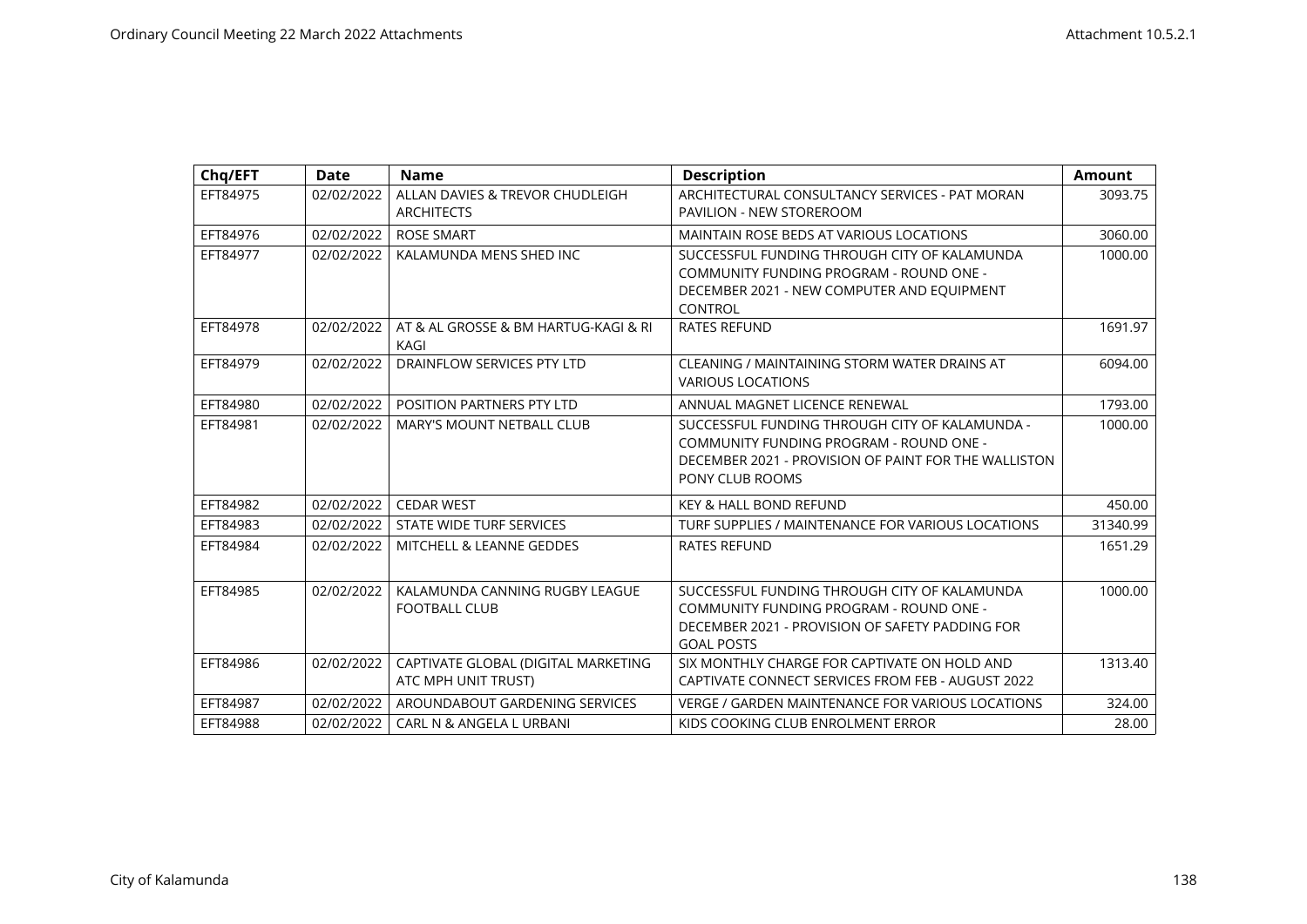| Chq/EFT  | <b>Date</b> | <b>Name</b>                                                            | <b>Description</b>                                                                                                                                                                   | <b>Amount</b> |
|----------|-------------|------------------------------------------------------------------------|--------------------------------------------------------------------------------------------------------------------------------------------------------------------------------------|---------------|
| EFT84989 | 02/02/2022  | <b>MARLIS HUELSMANN</b>                                                | TRADING IN PUBLIC PLACES 3 MONTH TRIAL REFUND AS<br>APPLICATION WAS REJECTED                                                                                                         | 235.00        |
| EFT84990 | 02/02/2022  | DEPARTMENT OF PLANNING, LANDS AND<br>HERITAGE OPERATING ACCOUNT (DAPS) | JDAP APPLICATION FEES TO BE TRANSFERRED TO DAPS FOR<br><b>VARIOUS LOCATIONS</b>                                                                                                      | 25172.00      |
| EFT84991 | 02/02/2022  | MEERILINGA YOUNG CHILDREN'S SERVICES<br><b>INC</b>                     | SUCCESSFUL FUNDING THROUGH CITY OF KALAMUNDA<br>COMMUNITY FUNDING PROGRAM - ROUND ONE -<br>DECEMBER 2021. PURPLE BENCH PROJECT FOR DOMESTIC<br><b>VIOLENCE AWARENESS AND SUPPORT</b> | 742.00        |
| EFT84992 | 02/02/2022  | KALAMUNDA ELECTRICS                                                    | 1. ELECTRICAL REPAIRS / MAINTENANCE FOR VARIOUS<br><b>LOCATIONS</b><br>2. SUPPLY & INSTALL NEW LED LIGHTING AT KPAC & HIGH<br><b>WYCOMBE LIBRARY</b>                                 | 13200.22      |
| EFT84993 | 02/02/2022  | AAAC TOWING PTY LTD                                                    | <b>TOWING SERVICES FEES</b>                                                                                                                                                          | 132.00        |
| EFT84994 | 02/02/2022  | IAN & SHAYNE SAUZIER                                                   | <b>BUILDING APPLICATION FEE REFUND</b>                                                                                                                                               | 110.00        |
| EFT84995 | 02/02/2022  | SPARKS REFRIGERATION AND<br>AIRCONDITIONING                            | DEGASSING OF FRIDGES FREEZERS AND AIR CONDITIONERS<br>AT WALLISTON TRANSFER STATION                                                                                                  | 1795.20       |
| EFT84996 | 02/02/2022  | STAN THE TYRE MAN ( STAN'S TYRE<br>SERVICE WA)                         | PLANT / VEHICLE PARTS                                                                                                                                                                | 115.50        |
| EFT84997 | 02/02/2022  | <b>FLEETCARE PTY LTD</b>                                               | STAFF CONTRIBUTIONS TO NOVATED LEASES                                                                                                                                                | 9027.05       |
| EFT84998 | 02/02/2022  | RAPID RELIEF TEAM (RRT) LTD                                            | SUCCESSFUL FUNDING THROUGH CITY OF KALAMUNDA<br>COMMUNITY FUNDING PROGRAM - ROUND ONE -<br>DECEMBER 2021. FIRST AID TRAINING FOR RAPID RELIEF<br><b>TEAM VOLUNTEERS</b>              | 1000.00       |
| EFT84999 | 02/02/2022  | SEATADVISOR PTY LTD                                                    | TICKET SALES, SEAT ADVISOR/ TICKET SEARCH                                                                                                                                            | 87.89         |
| EFT85000 | 02/02/2022  | <b>KELLY WASLEY</b>                                                    | PART DOG REGISTRATION FEE REFUND                                                                                                                                                     | 51.67         |
| EFT85001 | 02/02/2022  | <b>QUALITY PRESS</b>                                                   | PRINTING OF CONNECT SUMMER MAGAZINE                                                                                                                                                  | 4034.80       |
| EFT85002 | 02/02/2022  | NATURE CALLS 1 PTY LTD                                                 | SUPPLY 2X PORTABLE TOILETS TO PISTOL CLUB                                                                                                                                            | 390.00        |
| EFT85003 | 02/02/2022  | RASHMI WATEL                                                           | <b>KEY &amp; HALL BOND REFUND</b>                                                                                                                                                    | 450.00        |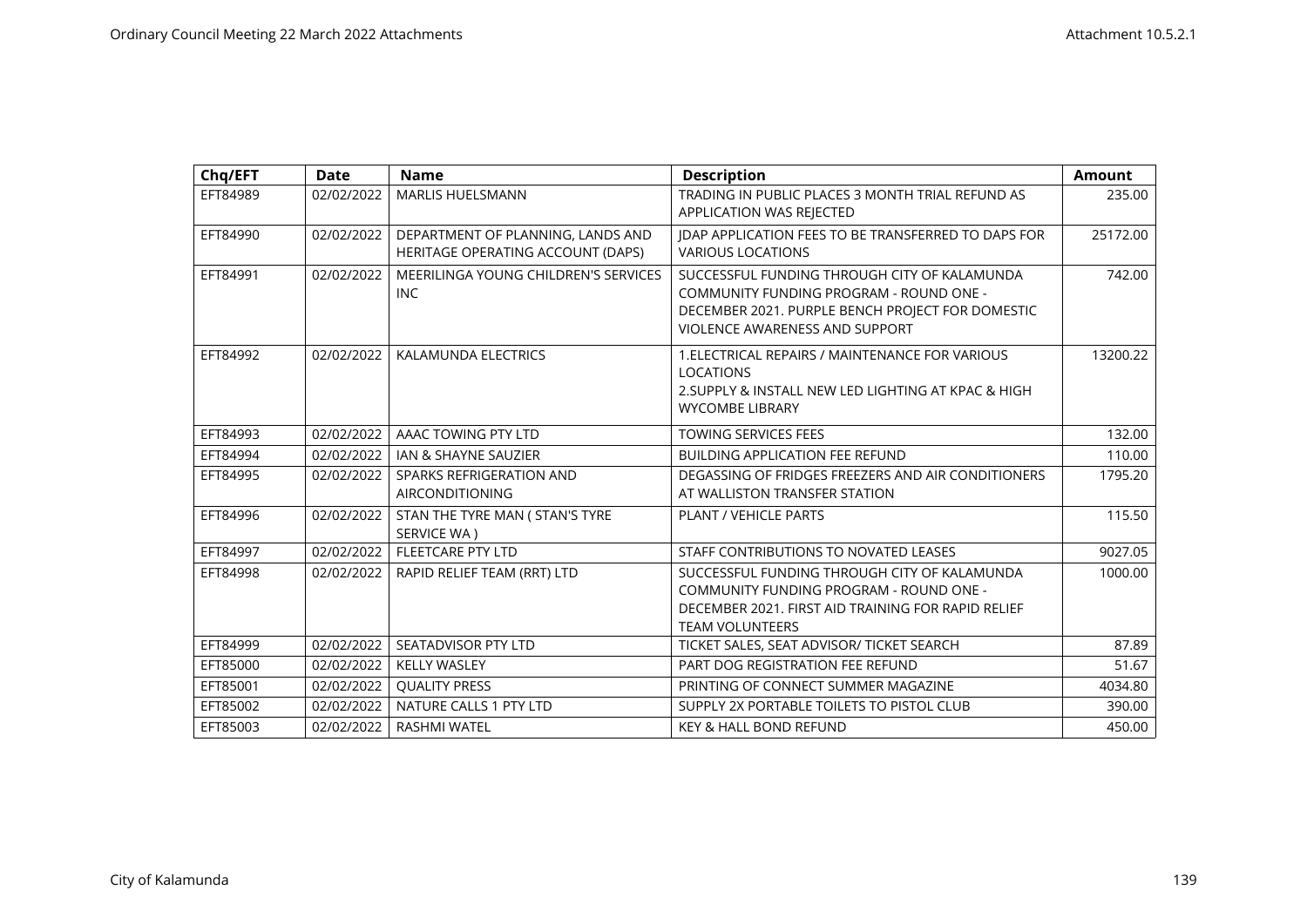| Chq/EFT  | <b>Date</b> | <b>Name</b>                                       | <b>Description</b>                                                                                                                        | <b>Amount</b> |
|----------|-------------|---------------------------------------------------|-------------------------------------------------------------------------------------------------------------------------------------------|---------------|
| EFT85004 | 02/02/2022  | AUS CHILL TECHNICAL SERVICES PTY LTD              | SUPPLY & INSTALL A SPLIT SYSTEM AIRCONDITIONER TO<br>HARTFIELD PARK RECREATION CENTRE                                                     | 7687.90       |
| EFT85005 | 02/02/2022  | <b>SARA SPLATT</b>                                | PART MEMBERSHIP REFUND - MINUS ADMIN FEE                                                                                                  | 280.05        |
| EFT85006 | 02/02/2022  | <b>FAIRVIEW PLUMBING &amp; GAS PTY LTD</b>        | PLUMBING REPAIRS / MAINTENANCE FOR VARIOUS<br><b>LOCATIONS</b>                                                                            | 495.00        |
| EFT85007 | 02/02/2022  | <b>CLEARTECH WASTE MANAGEMENT PTY LTD</b>         | DISPOSAL OF HAZARDOUS WASTE AT WALLISTON TRANSFER<br><b>STATION</b>                                                                       | 404.80        |
| EFT85008 | 02/02/2022  | <b>IADE KAZAN CANESTRINI</b>                      | <b>RATES REFUND</b>                                                                                                                       | 240.00        |
| EFT85009 | 02/02/2022  | <b>ENTIRE FIRE MANAGEMENT</b>                     | FIREBREAK MAINTENANCE AT VARIOUS LOCATIONS                                                                                                | 1980.00       |
| EFT85010 | 02/02/2022  | ANDREW C BRANDSMA & ALISHA M<br><b>BRINKWORTH</b> | <b>RATES REFUND</b>                                                                                                                       | 428.98        |
| EFT85011 | 02/02/2022  | AURORA ABRAHAM                                    | ARTIST FEES - AUSTRALIA DAY CELEBRATIONS                                                                                                  | 2000.00       |
| EFT85012 | 02/02/2022  | <b>MAGIO SOFTWARE</b>                             | MAGIO CLOUD PLATFORM - PERFORMANCE TRAINING -<br>SOFTWARE IMPLEMENTATION SERVICES                                                         | 3850.00       |
| EFT85013 | 02/02/2022  | BESPOKE TECHNICAL SOLUTIONS PTY LTD               | TARGA WEST 2021 SCREEN, LIVE BROADCAST, MC                                                                                                | 3220.00       |
| EFT85014 | 02/02/2022  | NYUNGAR.COM (NEVILLE COLLARD)                     | WELCOME TO COUNTRY AT THE AUSTRALIA DAY<br><b>CELEBRATIONS 2022</b>                                                                       | 400.00        |
| EFT85015 | 02/02/2022  | TREE WATERING SERVICES                            | STREET TREES / RESERVES WATERING SERVICES FOR<br>NOVEMBER 2022                                                                            | 4787.00       |
| EFT85016 | 02/02/2022  | TYRE STORAGE AND RECOVERY WA (TSR<br>WA)          | TYRE COLLECTION AND RECYCLING FROM WALLISTON<br><b>TRANSFER STATION</b>                                                                   | 1254.44       |
| EFT85017 | 02/02/2022  | AUSSIE BROADBAND ENTERPRISE PTY LTD               | NBN INTERNET ACCESS - HIGH WYCOMBE LIBRARY 21<br>DECEMBER 2021 TO 20 JANUARY 2022                                                         | 109.00        |
| EFT85018 | 02/02/2022  | <b>SYSADM PTY LTD</b>                             | <b>RATES REFUND</b>                                                                                                                       | 14.65         |
| EFT85019 | 02/02/2022  | <b>MAKE IT SPECIAL</b>                            | SUCCESSFUL FUNDING THROUGH CITY OF KALAMUNDA<br>COMMUNITY FUNDING PROGRAM - ROUND ONE -<br>DECEMBER 2021, ADDITIONAL CARERS SUPPORT GROUP | 1000.00       |
| EFT85020 | 02/02/2022  | PERTH GHAZNI INCORPORATED<br><b>ASSOCIATION</b>   | <b>KEY &amp; HALL BOND REFUND</b>                                                                                                         | 450.00        |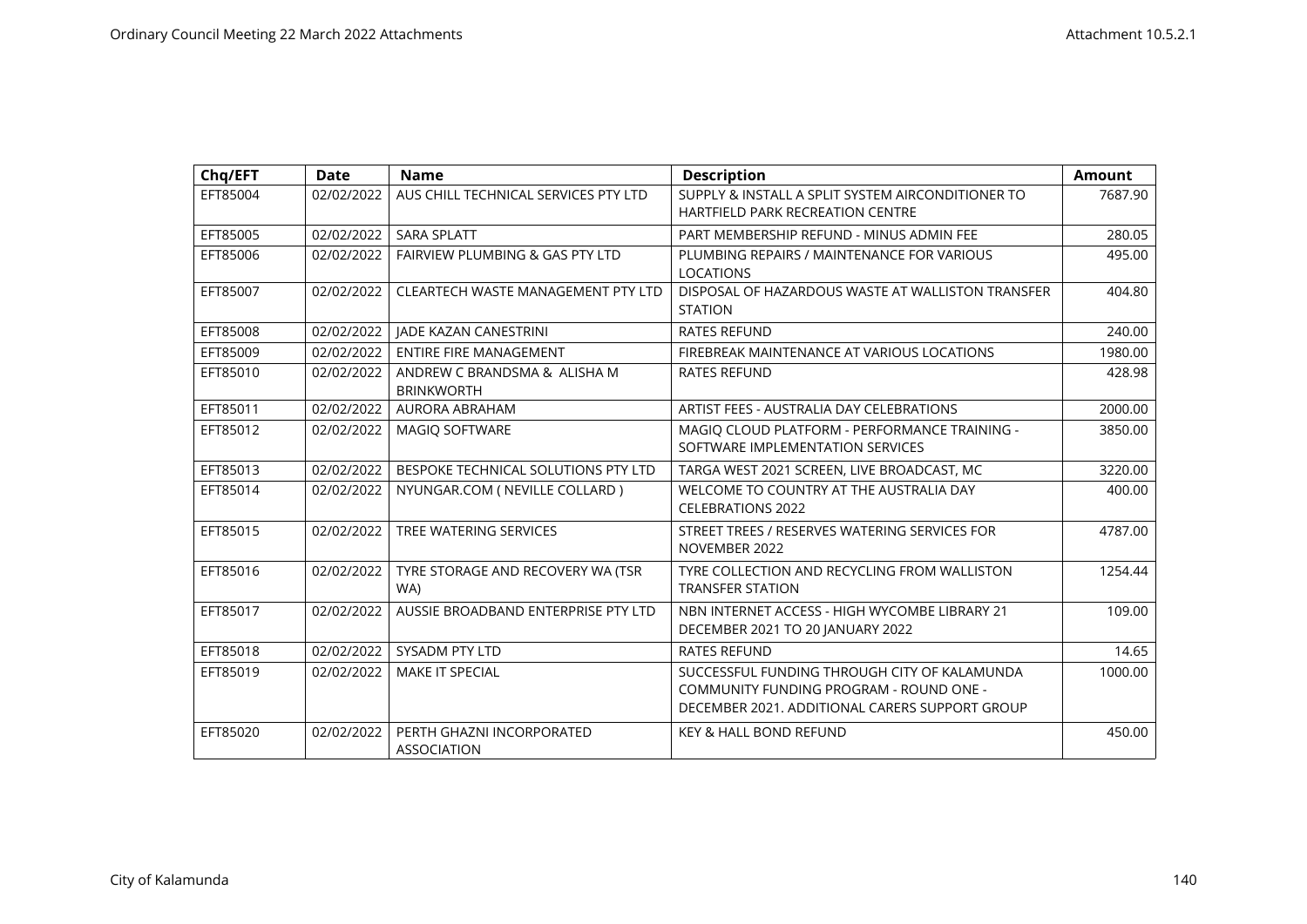| Chq/EFT  | <b>Date</b> | <b>Name</b>                                            | <b>Description</b>                                       | <b>Amount</b> |
|----------|-------------|--------------------------------------------------------|----------------------------------------------------------|---------------|
| EFT85021 | 02/02/2022  | PERTH ACCESS CONTROL AND SECURITY                      | MAINTENACE / REPAIRS TO CCTV & ACCESS CONTROL            | 115.50        |
|          |             |                                                        | SYSTEMS AT VARIOUS LOCATIONS                             |               |
| EFT85022 | 02/02/2022  | MOORE AUSTRALIA (WA) PTY LTD                           | <b>REGISTRATION FOR BUDGET WORKSHOP 2022</b>             | 1045.00       |
| EFT85023 | 02/02/2022  | <b>LUCY LIONGUE</b>                                    | <b>KEY &amp; HALL BOND REFUND</b>                        | 250.00        |
| EFT85024 | 02/02/2022  | MARKET CREATIONS TECHNOLOGY PTY                        | MARKETING & TECHNOLOGY SERVICE FEES & MONTHLY            | 568.74        |
|          |             | LTD T/A INTEGRATED ICT                                 | <b>CLOUD HOSTING SERVICES</b>                            |               |
| EFT85025 | 02/02/2022  | <b>EASTERN HILLS CHAINSAWS &amp; MOWERS</b><br>PTY LTD | <b>PLANT / VEHICLE PARTS</b>                             | 1430.00       |
| EFT85026 | 02/02/2022  | <b>CROWD BARRIERS WA</b>                               | HIRE FEES FOR ROLL OUT EVENT FLOORING AT HARTFIELD       | 290.40        |
|          |             |                                                        | <b>PARK</b>                                              |               |
| EFT85027 | 02/02/2022  | <b>HIGHLY STRUNG UKULELE WORKSHOP</b>                  | <b>KEY &amp; HALL BOND REFUND</b>                        | 250.00        |
| EFT85028 | 02/02/2022  | <b>MICHELLE DANIELL</b>                                | <b>KEY &amp; HALL BOND REFUND</b>                        | 450.00        |
| EFT85029 | 02/02/2022  | PAMELA SCURLOCK                                        | <b>KEY &amp; HALL BOND REFUND</b>                        | 450.00        |
| EFT85030 | 16/02/2022  | WEX AUSTRALIA PTY LTD - WRIGHT                         | FUEL - PERIOD ENDING 14/02/22                            | 2533.03       |
|          |             | EXPRESS FUEL CARDS AUSTRALIA LTD                       |                                                          |               |
| EFT85031 | 16/02/2022  | NEVERFAIL SPRINGWATER LTD (KALA LIB)                   | BOTTLED WATER SUPPLIES / MAINTENANCE FOR                 | 42.39         |
|          |             |                                                        | KALAMUNDA LIBRARY                                        |               |
| EFT85032 | 16/02/2022  | KALAMUNDA GLASS & WINDSCREENS ON                       | <b>GLASS REPAIRS / MAINTENANCE FOR VARIOUS LOCATIONS</b> | 1399.75       |
|          |             | <b>WHEELS</b>                                          |                                                          |               |
| EFT85033 | 16/02/2022  | PFD FOOD SERVICES - HOLLIER DICKSONS                   | KIOSK SUPPLIES FOR HARTFIELD PARK RECREATION CENTRE      | 391.20        |
| EFT85034 | 16/02/2022  | ID CONSULTING PTY LTD (INFORMED                        | SUBSCRIPTION TO FORECAST.ID, PROFILE.ID AND ATLAS.ID. -  | 7480.00       |
|          |             | DECISIONS)                                             | <b>JANUARY - MARCH 2022</b>                              |               |
| EFT85035 | 16/02/2022  | STEVE LAWRENCE T/AS BLUE RIBBON                        | CARPET CLEANING AT VARIOUS LOCATIONS                     | 990.00        |
|          |             | CARPET & UPHOLSTERY CLEANING WA                        |                                                          |               |
| EFT85036 | 16/02/2022  | DATA#3 LIMITED                                         | POWER BI SUBSCRIPTION - SL2201110297/1                   | 122.67        |
| EFT85037 | 16/02/2022  | <b>BROWNES DAIRY - ADMIN</b>                           | MILK SUPPLY FOR ADMIN BUILDING                           | 30.73         |
| EFT85038 | 16/02/2022  | <b>GAIL EVANS</b>                                      | DOG STERILIZATION FEE REFUND                             | 15.00         |
| EFT85039 | 16/02/2022  | KATHLEEN (KATHY) RITCHIE                               | COUNCILLOR ALLOWANCE - 01/02/22 - 28/02/22               | 2231.67       |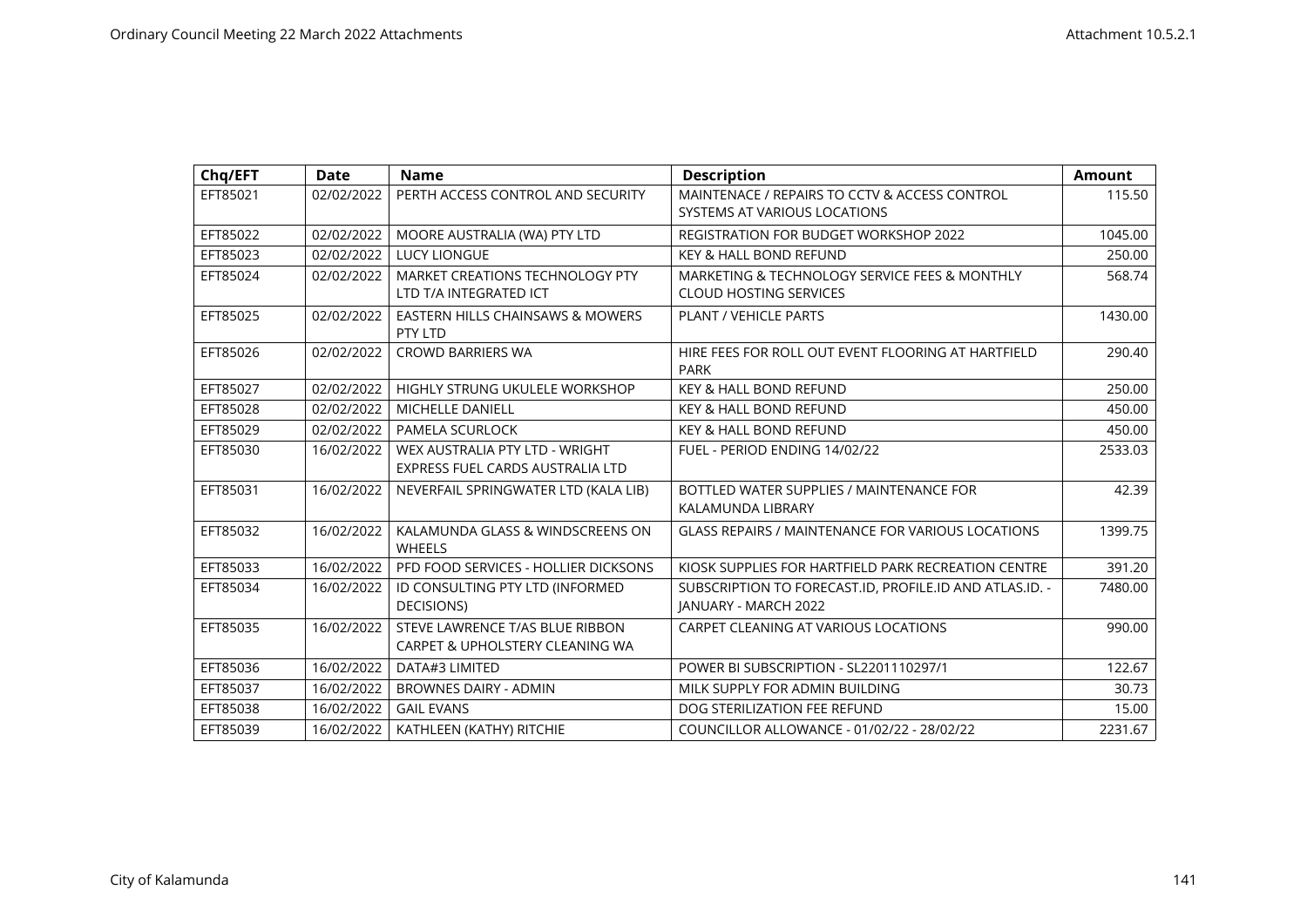| Chq/EFT  | <b>Date</b> | <b>Name</b>                                           | <b>Description</b>                                                     | <b>Amount</b> |
|----------|-------------|-------------------------------------------------------|------------------------------------------------------------------------|---------------|
| EFT85040 | 16/02/2022  | <b>LISA COOPER</b>                                    | COUNCILLOR ALLOWANCE - 01/02/22 - 28/02/22                             | 2131.67       |
| EFT85041 | 16/02/2022  | <b>AUSTRALIAN SERVICES UNION</b>                      | <b>PAYROLL DEDUCTIONS</b>                                              | 51.80         |
| EFT85042 | 16/02/2022  | CITY OF KALAMUNDA STAFF SOCIAL CLUB                   | PAYROLL DEDUCTIONS INCLUDING A CONTRIBUTION TO                         | 5630.00       |
|          |             |                                                       | <b>SOCIAL CLUB</b>                                                     |               |
| EFT85043 | 16/02/2022  | <b>CHILD SUPPORT AGENCY</b>                           | <b>PAYROLL DEDUCTIONS</b>                                              | 991.61        |
| EFT85044 | 16/02/2022  | <b>AUSTRALIA POST</b>                                 | POSTAL EXPENSES / COUNTER BILLPAY TRANSACTION FEES                     | 7990.61       |
| EFT85045 | 16/02/2022  | <b>BUNNINGS BUILDING SUPPLIES</b>                     | HARDWARE SUPPLIES FOR VARIOUS LOCATIONS                                | 366.28        |
| EFT85046 | 16/02/2022  | NAPA - A DIVISION OF GPC ASIA PACIFIC<br>PTY LTD      | <b>PLANT / VEHICLE PARTS</b>                                           | 86.14         |
| EFT85047 | 16/02/2022  | KALAMUNDA AUTO ELECTRICS                              | <b>PLANT / VEHICLE PARTS</b>                                           | 1969.00       |
| EFT85048 | 16/02/2022  | <b>MAXWELL ROBINSON &amp; PHELPS PEST</b>             | PEST CONTROL SERVICES AT VARIOUS LOCATIONS                             | 4468.21       |
|          |             | MANAGEMENT (MRP)                                      | INCLUDING ANNUAL TERMITE INSPECTION                                    |               |
| EFT85049 | 16/02/2022  | MCLEODS BARRISTERS & SOLICITORS                       | <b>LEGAL EXPENSES</b>                                                  | 1519.70       |
| EFT85050 | 16/02/2022  | CLEANAWAY                                             | WASTE / RECYCLING & BULK BIN DISPOSAL SERVICES FEES                    | 344935.20     |
| EFT85051 | 16/02/2022  | <b>TELSTRA CORPORATION</b>                            | <b>TELEPHONE / INTERNET EXPENSES</b>                                   | 20186.21      |
| EFT85052 | 16/02/2022  | <b>LANDGATE - VALUATIONS</b>                          | GROSS RENTAL VALUATION FEES FOR VARIOUS LOCATIONS                      | 754.94        |
| EFT85053 | 16/02/2022  | WALKERS HARDWARE (MITRE 10)                           | <b>HARDWARE SUPPLIES</b>                                               | 110.92        |
| EFT85054 | 16/02/2022  | MCKAY EARTHMOVING PTY LTD                             | PLANT EQUIPMENT AND OPERATOR HIRE FOR VARIOUS<br><b>LOCATIONS</b>      | 39058.25      |
| EFT85055 | 16/02/2022  | BORAL CONSTRUCTION MATERIALS GROUP                    | ROAD MATERIALS FOR VARIOUS LOCATIONS                                   | 230.18        |
| EFT85056 | 16/02/2022  | <b>ZIPFORM PTY LTD</b>                                | FOR RATE NOTICES IN PREPARATION, PRINT, POSTAGE AND<br>LODGEMENT       | 2987.32       |
| EFT85057 | 16/02/2022  | <b>VODAFONE HUTCHISON AUSTRALIA PTY</b><br><b>LTD</b> | COMMUNICATION EXPENSES FOR FIRE PREVENTION<br>SERVICES - FEBRUARY 2022 | 1717.61       |
| EFT85058 | 16/02/2022  | <b>FASTA COURIERS</b>                                 | <b>COURIER FEES</b>                                                    | 343.22        |
| EFT85059 | 16/02/2022  | <b>BCITF</b>                                          | LEVY FEE - JANUARY 2022                                                | 4930.26       |
| EFT85060 | 16/02/2022  | LESMURDIE SAND, SOIL & BOBCAT HIRE                    | <b>GARDEN / RESERVE SUPPLIES</b>                                       | 556.00        |
| EFT85061 | 16/02/2022  | <b>SG ENVIRO</b>                                      | GREASE TANK CLEAN OUT SERVICES AT HARTFIELD PARK                       | 149.69        |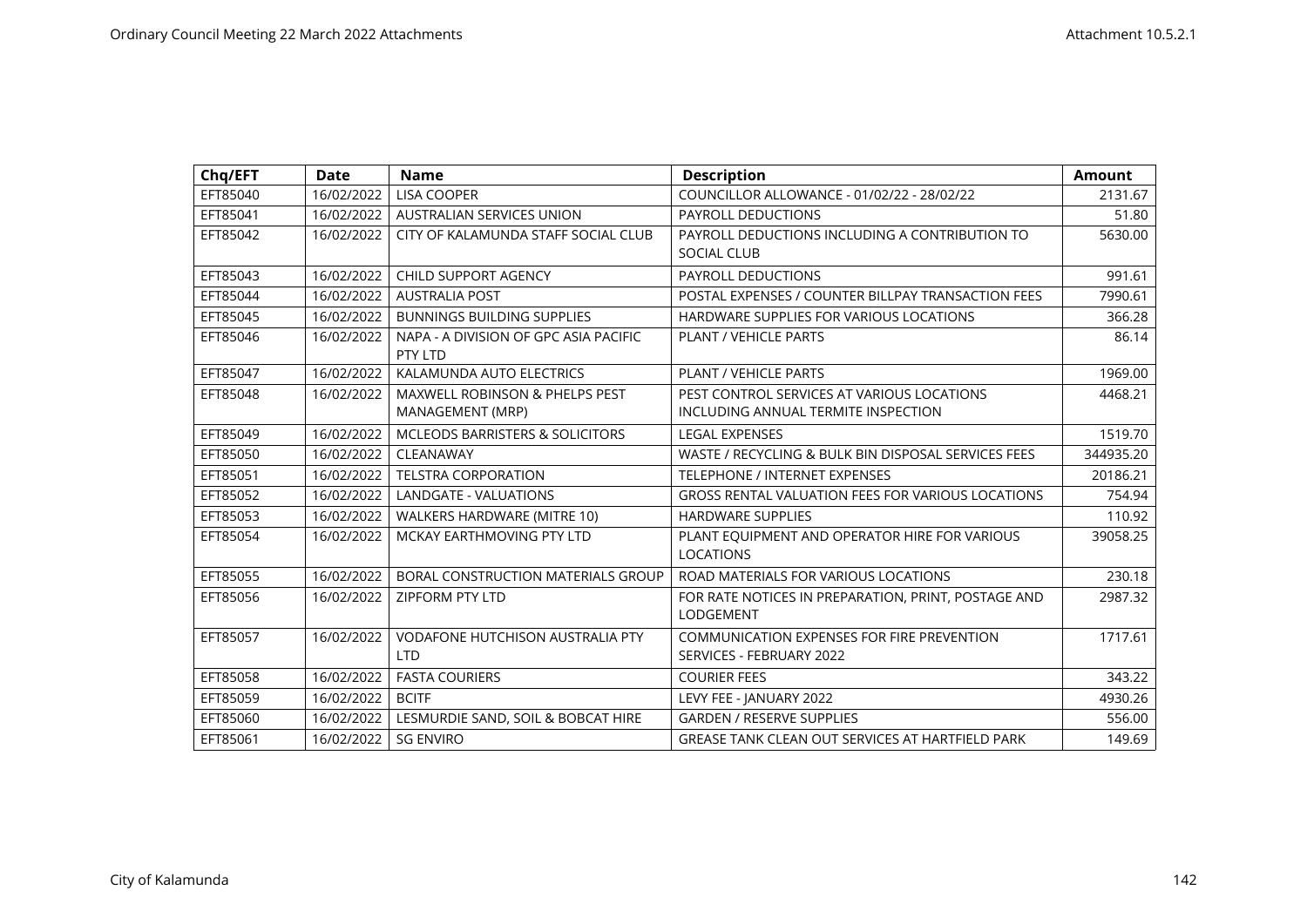| Chq/EFT  | <b>Date</b> | <b>Name</b>                              | <b>Description</b>                                 | <b>Amount</b> |
|----------|-------------|------------------------------------------|----------------------------------------------------|---------------|
| EFT85062 | 16/02/2022  | MAJOR MOTORS PTY LTD                     | PLANT / VEHICLE PARTS                              | 61622.96      |
| EFT85063 | 16/02/2022  | <b>BRADOCK PODIATRY SERVICES PTY LTD</b> | PODIATRY SERVICES AT JACK HEALEY CENTRE            | 1363.79       |
| EFT85064 | 16/02/2022  | LINDLEY CONTRACTING                      | PLUMBING REPAIRS / MAINTENANCE FOR VARIOUS         | 2288.00       |
|          |             |                                          | <b>LOCATIONS</b>                                   |               |
| EFT85065 | 16/02/2022  | KALA BOB KATS PTY LTD                    | PLANT EQUIPMENT AND OPERATOR HIRE FOR VARIOUS      | 3985.30       |
|          |             |                                          | <b>LOCATIONS</b>                                   |               |
| EFT85066 | 16/02/2022  | <b>SYNERGY</b>                           | <b>POWER CHARGES</b>                               | 137080.34     |
| EFT85067 | 16/02/2022  | <b>ALINTA ENERGY</b>                     | <b>GAS CHARGES</b>                                 | 3693.75       |
| EFT85068 | 16/02/2022  | <b>GRONBEK SECURITY</b>                  | SECURITY KEY SERVICES TO VARIOUS LOCATIONS         | 6547.70       |
| EFT85069 | 16/02/2022  | <b>GRIMES CONTRACTING PTY LTD</b>        | CONTRACTOR BUILDING MAINTENANCE FOR VARIOUS        | 1346.40       |
|          |             |                                          | <b>LOCATIONS</b>                                   |               |
| EFT85070 | 16/02/2022  | <b>BGC ASPHALT</b>                       | ROAD MATERIALS FOR VARIOUS LOCATIONS               | 2431.48       |
| EFT85071 | 16/02/2022  | MILPRO WA (INCORPORATING HILL TOP        | SUPPLY OF NAME BADGES FOR VARIOUS STAFF            | 90.75         |
|          |             | <b>TROPHIES)</b>                         |                                                    |               |
| EFT85072 | 16/02/2022  | <b>JOHN GIARDINA</b>                     | COUNCILLOR ALLOWANCE - 01/02/22 - 28/02/22         | 2131.67       |
| EFT85073 | 16/02/2022  | <b>GEOFF STALLARD</b>                    | COUNCILLOR ALLOWANCE - 01/02/22 - 28/02/22         | 2131.67       |
| EFT85074 | 16/02/2022  | MARKETFORCE PTY LTD                      | ADVERTISING FOR VARIOUS JOBS / EVENTS              | 638.68        |
| EFT85075 | 16/02/2022  | LESMURDIE SENIOR HIGH SCHOOL             | REIMBURSEMENT FOR PAYMENTS RECEIVED FOR LOST &     | 20.00         |
|          |             |                                          | DAMAGED LSH SCHOOL STOCK                           |               |
| EFT85076 | 16/02/2022  | AIR LIQUIDE WA PTY LTD                   | SUPPLY OF GAS CYLINDER REFILLS AND RENTAL FEES     | 73.92         |
| EFT85077 | 16/02/2022  | <b>LOVEGROVE TURF SERVICES</b>           | TURF MAINTENANCE / SERVICES AT VARIOUS LOCATIONS   | 268.80        |
| EFT85078 | 16/02/2022  | BROWNES DAIRY - OPS CENTRE               | MILK SUPPLY FOR WORKS DEPOT                        | 100.58        |
| EFT85079 | 16/02/2022  | OCE CORPORATE PTY LTD - OFFICE           | <b>CLEANING SERVICES / CONSUMABLES FOR VARIOUS</b> | 32662.48      |
|          |             | <b>CLEANING EXPERTS</b>                  | <b>LOCATIONS</b>                                   |               |
| EFT85080 | 16/02/2022  | ENVIRONMENTAL HEALTH AUSTRALIA (WA)      | EHA CORPORATE MEMBERSHIP LEVEL 2 - WA CORPORATE 5  | 629.16        |
|          |             | INC.                                     | <b>MEMBER</b>                                      |               |
| EFT85081 | 16/02/2022  | <b>COMMISSIONER OF POLICE</b>            | <b>VOLUNTEER POLICE CHECKS</b>                     | 16.70         |
| EFT85082 | 16/02/2022  | SWAN EVENT HIRE                          | EQUIPMENT HIRE FOR NAIDOC                          | 510.00        |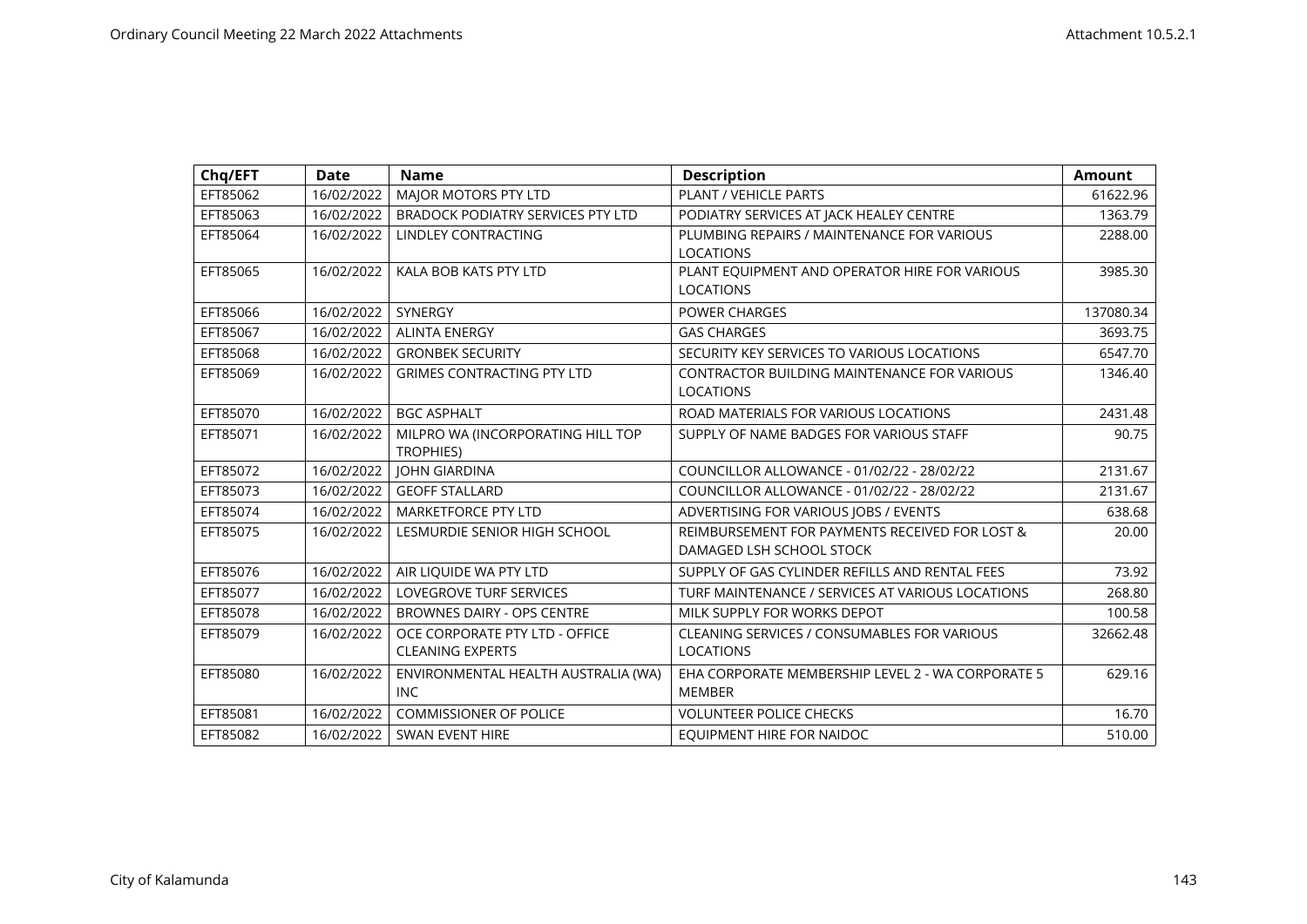| Chq/EFT  | <b>Date</b> | <b>Name</b>                                                                | <b>Description</b>                                                            | <b>Amount</b> |
|----------|-------------|----------------------------------------------------------------------------|-------------------------------------------------------------------------------|---------------|
| EFT85083 | 16/02/2022  | TOTAL EDEN PTY LTD T/A NUTRIEN WATER                                       | SUPPLY RETICULATION PARTS AND ASSOCIATED MATERIALS                            | 7064.55       |
| EFT85084 | 16/02/2022  | <b>HAWLEY'S BOBCAT SERVICE</b>                                             | PLANT EQUIPMENT AND OPERATOR HIRE FOR VARIOUS                                 | 5194.20       |
|          |             |                                                                            | <b>LOCATIONS</b>                                                              |               |
| EFT85085 | 16/02/2022  | <b>LOCAL GOVERNMENT PROFESSIONALS</b>                                      | REGISTRATION FOR EMMA MORGAN TO ATTEND GRANT                                  | 850.00        |
|          |             | AUSTRALIA (WA DIVISION)                                                    | WRITING & BUSINESS CASE DEVELOPMENT WORKSHOP                                  |               |
| EFT85086 | 16/02/2022  | AMEREX FIRE (WA) (E FIRE AND SAFETY)                                       | FIRE EQUIPMENT MAINTENANCE FOR VARIOUS LOCATIONS                              | 182.60        |
| EFT85087 | 16/02/2022  | HILL TOP GROUP PTY                                                         | <b>CONTRACTOR BUILDING MAINTENANCE FOR VARIOUS</b><br><b>BUILDINGS</b>        | 5106.72       |
| EFT85088 | 16/02/2022  | BUILDING COMMISSION - DEPARTMENT OF<br>MINES, INDUSTRY REGULATION & SAFETY | BUILDING LEVY - JANUARY 2022                                                  | 11368.34      |
| EFT85089 | 16/02/2022  | HAYS SPECIALIST RECRUITMENT<br>(AUSTRALIA) PTY LTD                         | HIRE OF TEMPORARY STAFF FOR ADMIN / DEPOT                                     | 7659.94       |
| EFT85090 | 16/02/2022  | ENGIE MECHANICAL SERVICES AUSTRALIA<br>PTY LTD                             | AIRCONDITIONING MAINTENANCE / REPAIRS FOR VARIOUS<br><b>LOCATIONS</b>         | 566.50        |
| EFT85091 | 16/02/2022  | SUSAN (SUE) BILICH                                                         | COUNCILLOR ALLOWANCE - 01/02/22 - 28/02/22                                    | 2231.67       |
| EFT85092 | 16/02/2022  | DEPARTMENT OF TRANSPORT                                                    | DISCLOSURE OF INFORMATION FEES FOR APPLICATIONS<br><b>DURING JANUARY 2022</b> | 80.30         |
| EFT85093 | 16/02/2022  | <b>BROOKE O'DONNELL</b>                                                    | COUNCILLOR ALLOWANCE - 01/02/22 - 28/02/22                                    | 3551.59       |
| EFT85094 | 16/02/2022  | ROYAL LIFE SAVING SOCIETY WA                                               | ROYAL LIFE SAVING SOCIETY WA AFTER HOURS SERVICE -<br><b>JANUARY 2022</b>     | 1368.51       |
| EFT85095 | 16/02/2022  | <b>CASTLEDEX PTY LTD</b>                                                   | SUPPLY & DELIVERY OF OFFICE FURNITURE                                         | 1233.54       |
| EFT85096 | 16/02/2022  | <b>YVETTE BASIOLI</b>                                                      | DOG STERILIZATION REFUND                                                      | 150.00        |
| EFT85097 | 16/02/2022  | STRATAGREEN                                                                | <b>GARDEN / RESERVE SUPPLIES</b>                                              | 1154.84       |
| EFT85098 | 16/02/2022  | <b>MARGARET THOMAS</b>                                                     | COUNCILLOR ALLOWANCE - 01/02/22 - 28/02/22                                    | 8171.09       |
| EFT85099 | 16/02/2022  | <b>ESRI AUSTRALIA PTY LTD</b>                                              | SUPPLIES & CONSULTING SERVICES BASED ON GEOGRAPHIC                            | 11182.27      |
|          |             |                                                                            | <b>INFORMATION SYSTEMS TECHNOLOGY</b>                                         |               |
| EFT85100 | 16/02/2022  | <b>WOOLWORTHS GROUP LIMITED</b>                                            | <b>GROCERY SUPPLIES</b>                                                       | 1786.05       |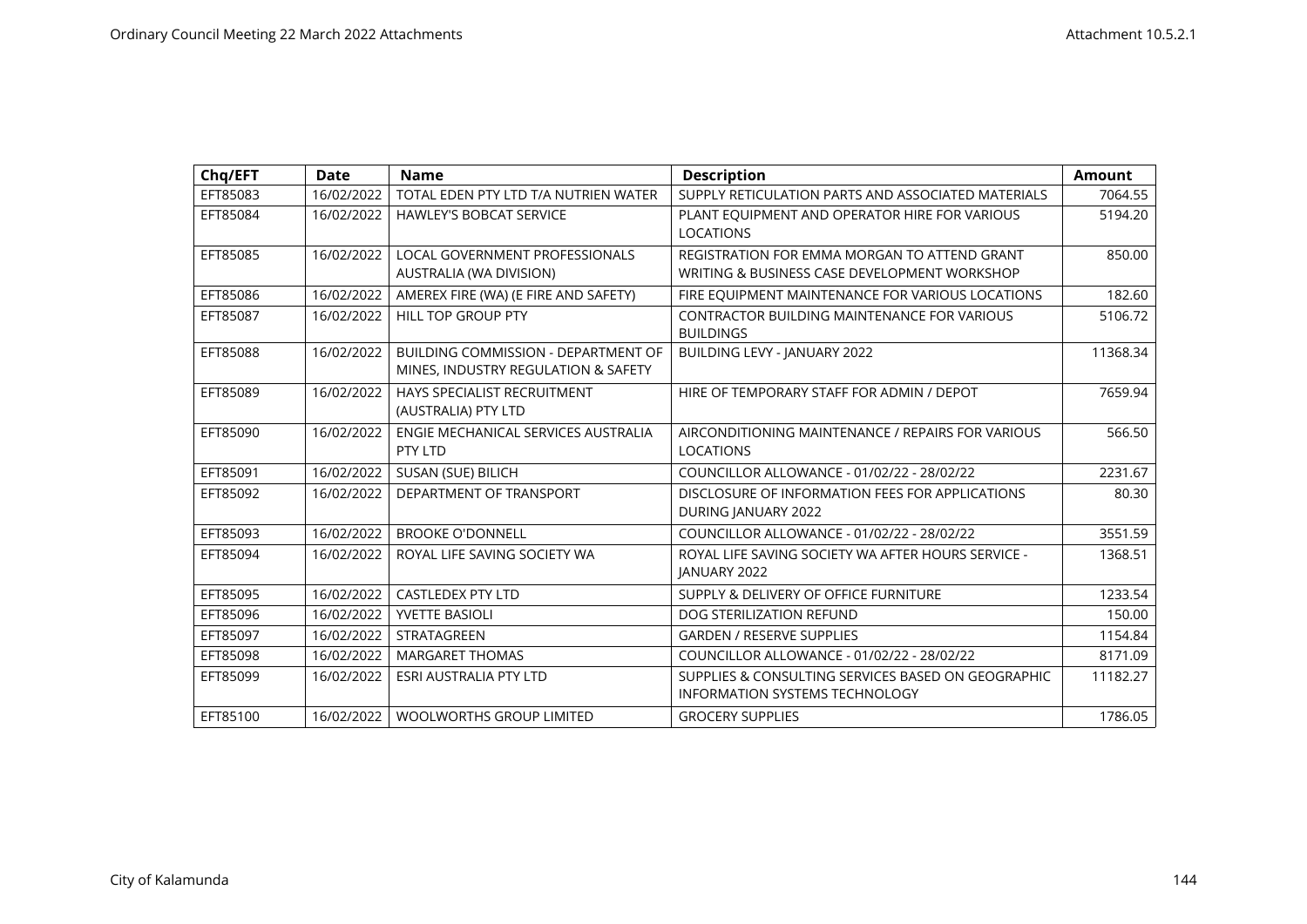| Chq/EFT  | <b>Date</b> | <b>Name</b>                            | <b>Description</b>                                      | <b>Amount</b> |
|----------|-------------|----------------------------------------|---------------------------------------------------------|---------------|
| EFT85101 | 16/02/2022  | FORRESTFIELD TENNIS CLUB (INC)         | FORRESTFIELD TENNIS CLUB HIRE FEES FROM HARTFIELD       | 36.00         |
|          |             |                                        | PARK RECREATION CENTRE 01/01/21 - 31/01/21              |               |
| EFT85102 | 16/02/2022  | <b>HILLS GAS SUPPLY</b>                | SUPPLY OF BOTTLED GAS FOR RAY OWEN BASKETBALL           | 110.00        |
|          |             |                                        | <b>COURTS</b>                                           |               |
| EFT85103 | 16/02/2022  | <b>EASTERN REGION SECURITY</b>         | SECURITY SERVICES TO VARIOUS LOCATIONS                  | 9461.35       |
| EFT85104 | 16/02/2022  | <b>GLENDA DAWN CHARLTON (PODIATRY)</b> | PODIATRY SERVICES AT JACK HEALEY CENTRE                 | 911.61        |
| EFT85105 | 16/02/2022  | STRUCTERRE CONSULTING ENGINEERS        | GEOTECHNICAL INVESTIGATION REQUIRED AT HARTFIELD        | 4290.00       |
|          |             |                                        | <b>199 HALE RD FORRESTFIELD</b>                         |               |
| EFT85106 | 16/02/2022  | RESIDENTIAL BUILDING WA PTY LTD        | REFUND OF CERTIFIED BUILDING APPLICATION FORM PAID      | 930.77        |
|          |             |                                        | FOR 20220080 - APPLICATION SHOULD HAVE BEEN FOR CITY    |               |
|          |             |                                        | OF ROCKINGHAM                                           |               |
| EFT85107 | 16/02/2022  | DRAINFLOW SERVICES PTY LTD             | CLEANING / MAINTAINING STORM WATER DRAINS AT            | 11587.40      |
|          |             |                                        | <b>VARIOUS LOCATIONS</b>                                |               |
| EFT85108 | 16/02/2022  | <b>DYLAN O'CONNOR</b>                  | COUNCILLOR ALLOWANCE - 01/02/22 - 28/02/22              | 2231.67       |
| EFT85109 | 16/02/2022  | <b>BEAVER TREE SERVICES</b>            | <b>GENERAL TREE SERVICES / UNDER POWERLINES PRUNING</b> | 47130.23      |
|          |             |                                        | FOR VARIOUS LOCATIONS                                   |               |
| EFT85110 | 16/02/2022  | WEST-SURE GROUP PTY LTD                | CASH IN TRANSIT JANUARY 2022                            | 1295.14       |
| EFT85111 | 16/02/2022  | LANDMARK PRODUCTS PTY LTD              | SUPPLY OF DRINKING FOUNTAIN FOR GLADYS NEWTON           | 3773.00       |
|          |             |                                        | <b>RESERVE UPGRADE</b>                                  |               |
| EFT85112 | 16/02/2022  | FUJI XEROX AUSTRALIA PTY LTD           | PHOTOCOPYING SERVICES FOR VARIOUS LOCATIONS             | 242.50        |
| EFT85113 | 16/02/2022  | <b>MARLIS HUELSMANN</b>                | REFUND OF DEVELOPMENT APPLICATION FEES                  | 147.00        |
| EFT85114 | 16/02/2022  | <b>JANELLE SEWELL</b>                  | COUNCILLOR ALLOWANCE - 01/02/22 - 28/02/22              | 2231.67       |
| EFT85115 | 16/02/2022  | <b>TOURISM COUNCIL WA</b>              | PERTH HILLS VISITOR CENTRE-2022 MEMBERSHIP RENEWAL-     | 1540.00       |
|          |             |                                        | <b>GOLDEN I VISITOR CENTRE</b>                          |               |
| EFT85116 | 16/02/2022  | <b>DAIMLER TRUCKS PERTH</b>            | SUPPLY OF 1 FLOCON TRUCK FOR OPERATIONS CENTRE          | 228503.00     |
| EFT85117 | 16/02/2022  | <b>FOXTEL</b>                          | <b>MONTHLY SUBSCRIPTION FEE</b>                         | 210.00        |
| EFT85118 | 16/02/2022  | <b>MARY CANNON</b>                     | COUNCILLOR ALLOWANCE - 01/02/22 - 28/02/22              | 2231.67       |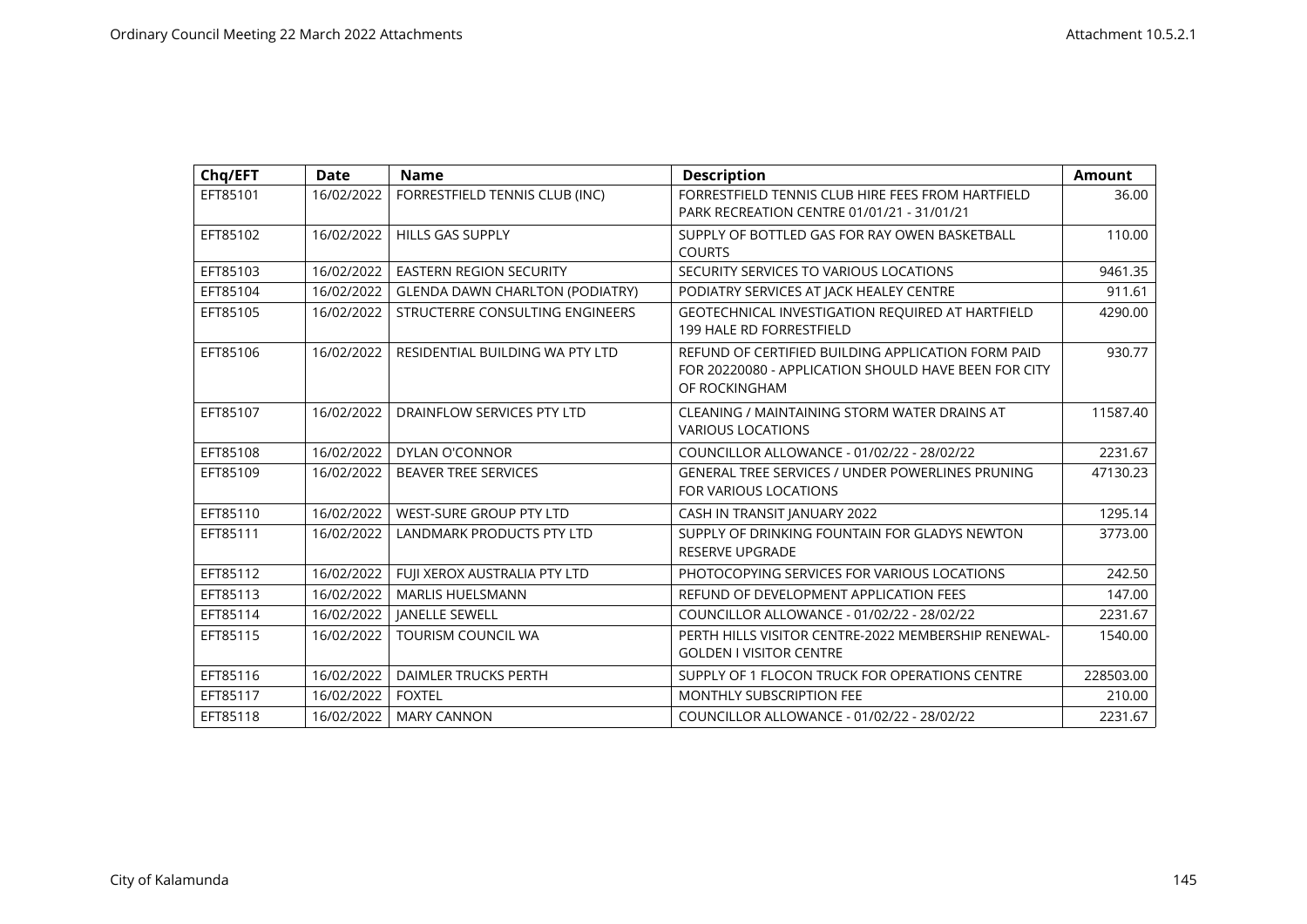| Chq/EFT  | <b>Date</b> | <b>Name</b>                                       | <b>Description</b>                                                                                                                                  | <b>Amount</b> |
|----------|-------------|---------------------------------------------------|-----------------------------------------------------------------------------------------------------------------------------------------------------|---------------|
| EFT85119 | 16/02/2022  | KALAMUNDA ELECTRICS                               | ELECTRICAL REPAIRS / MAINTENANCE FOR VARIOUS<br>LOCATIONS INCLUDING INSTALLATION OF NEW LIGHTING AT<br>JACARANDA SPRINGS                            | 49225.56      |
| EFT85120 | 16/02/2022  | AAAC TOWING PTY LTD                               | <b>TOWING SERVICES FEES</b>                                                                                                                         | 330.00        |
| EFT85121 | 16/02/2022  | KCTT T/A KC TRAFFIC & TRANSPORT PTY<br><b>LTD</b> | TRAFFIC MODELLING FOR CITY OF KALAMUNDA                                                                                                             | 24173.38      |
| EFT85122 | 16/02/2022  | ART GUIDE AUSTRALIA                               | DISPLAY LISTING FOR GALLERY - INCLUDES PRINT AND<br>DIGITAL.                                                                                        | 1386.00       |
| EFT85123 | 16/02/2022  | <b>ANDREW OSENTON</b>                             | COUNCILLOR ALLOWANCE - 01/02/22 - 28/02/22                                                                                                          | 2231.67       |
| EFT85124 | 16/02/2022  | I ZAPPA PAINTING & DECORATING                     | SEA CONTAINER RESPRAY AT WALLISTON TRANSFER<br><b>STATION</b>                                                                                       | 1793.00       |
| EFT85125 | 16/02/2022  | <b>RHUDALINE LIMEN</b>                            | KEY & HALL BOND REFUND INCLUDING FACILITY HIRE FEES                                                                                                 | 1300.00       |
| EFT85126 | 16/02/2022  | <b>KATRINA GIGLIA</b>                             | <b>KEY BOND REFUND</b>                                                                                                                              | 50.00         |
| EFT85127 | 16/02/2022  | STEPHEN JOHN EATON                                | DOG STERILIZATION REFUND                                                                                                                            | 150.00        |
| EFT85128 | 16/02/2022  | WA APOSTOLIC FAITH MISSION INC                    | <b>KEY &amp; HALL BOND REFUND</b>                                                                                                                   | 450.00        |
| EFT85129 | 16/02/2022  | AMAZING CLEAN BLINDS LESMURDIE                    | WINDOW BLIND CLEANING REPAIRS AND REPLACEMENT<br>SERVICES AT HARTFIELD PARK - KIOSK                                                                 | 410.00        |
| EFT85130 | 16/02/2022  | THE LUCKY CHARM                                   | NEWSPAPERS / MAGAZINES SUPPLIES FOR KALAMUNDA<br>LIBRARY & FINANCE DEPARTMENT                                                                       | 88.45         |
| EFT85131 | 16/02/2022  | SEA CONTAINERS WA PTY LTD                         | SUPPLY OF 1 SECOND HAND SEA CONTAINER FOR<br><b>WALLISTON TRANSFER STATION</b>                                                                      | 11479.93      |
| EFT85132 | 16/02/2022  | <b>SECURE PAY</b>                                 | WEB PAYMENTS. SEAT ADVISOR PRICING. TRANSACTION FEE.<br><b>WITHOUT FRAUDGUARD</b>                                                                   | 11.17         |
| EFT85133 | 16/02/2022  | PERTH PATIO MAGIC PTY LTD                         | <b>BUILDING APPLICATION FEE REFUND - DUPLICATE</b><br><b>APPLICATION</b>                                                                            | 171.65        |
| EFT85134 | 16/02/2022  | AUS CHILL TECHNICAL SERVICES PTY LTD              | SUPPLY AIR CONDITIONING REPAIRS AND INSTALLATION TO<br>VARIOUS LOCATIONS INCLUDING INSTALLATION OF NEW<br>UNITS AT HARTFIELD PARK RECREATION CENTRE | 17551.44      |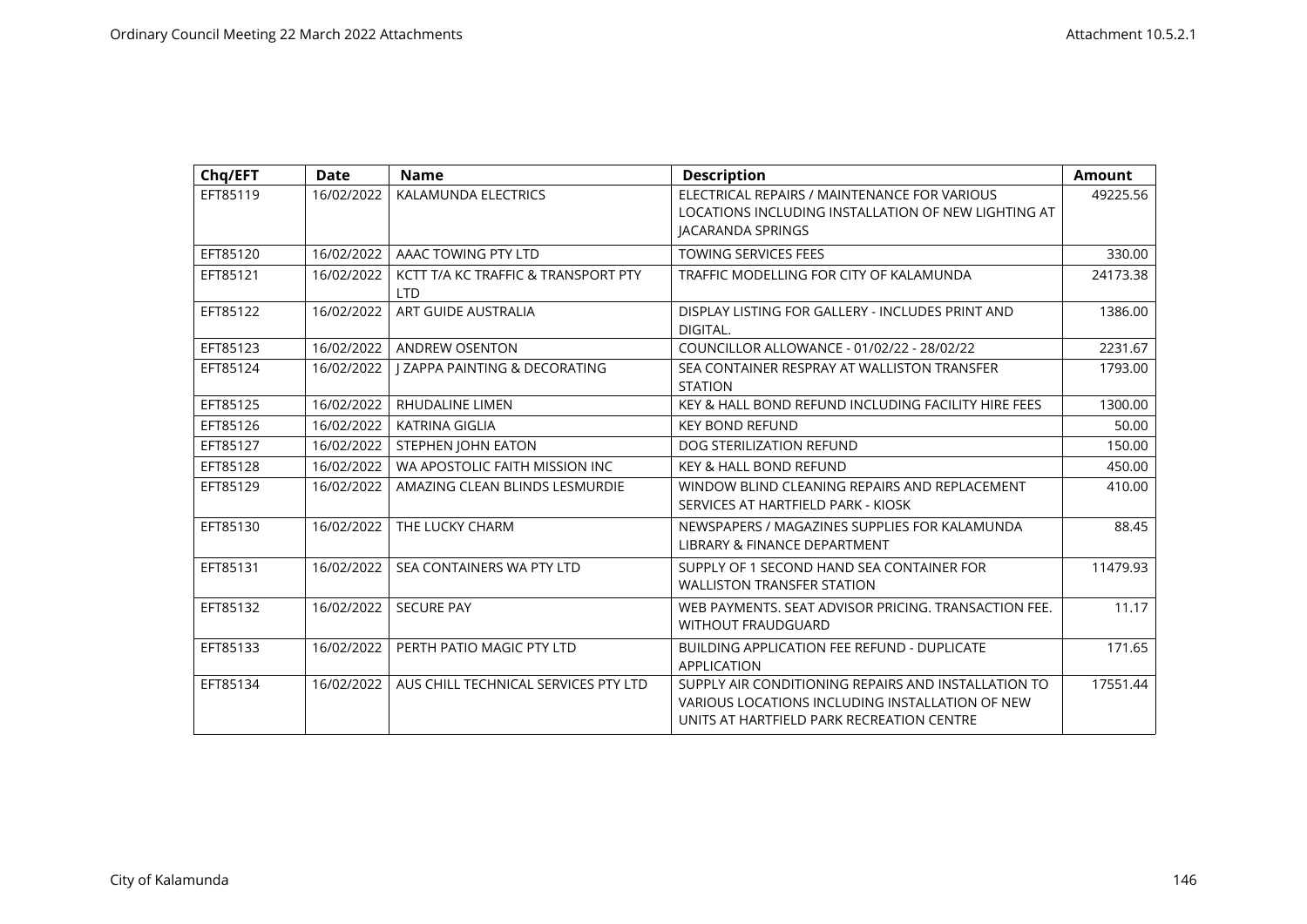| Chq/EFT  | <b>Date</b> | <b>Name</b>                                                      | <b>Description</b>                                                                       | <b>Amount</b> |
|----------|-------------|------------------------------------------------------------------|------------------------------------------------------------------------------------------|---------------|
| EFT85135 | 16/02/2022  | CLEARTECH WASTE MANAGEMENT PTY LTD                               | DISPOSAL OF HAZARDOUS WASTE AT WALLISTON TRANSFER<br><b>STATION</b>                      | 544.50        |
| EFT85136 | 16/02/2022  | BRETT DAVID INVESTMENTS PTY LTD T/A<br>SUCCESSFUL PROJECTS       | HAYNES STREET PROJECT MANAGEMENT SERVICES                                                | 434.50        |
| EFT85137 | 16/02/2022  | SPICK AND SPAN COMMERCIAL PROPERTY<br><b>MAINTENANCE PTY LTD</b> | <b>CLEANING SERVICES &amp; CONSUMABLES FOR VARIOUS</b><br><b>LOCATIONS</b>               | 11962.06      |
| EFT85138 | 16/02/2022  | <b>ENTIRE FIRE MANAGEMENT</b>                                    | FIREBREAK MAINTENANCE AT VARIOUS LOCATIONS                                               | 5687.00       |
| EFT85139 | 16/02/2022  | DOWSING GROUP PTY LTD                                            | SUPPLY & LAY CONCRETE PATHWAYS, MAINTENANCE & MISC<br>WORKS AT VARIOUS LOCATIONS         | 7543.25       |
| EFT85140 | 16/02/2022  | ADRIAN TOTA & MONICA ROSCA                                       | FOOTPATH DEPOSIT REFUND & CROSSOVER CONTRIBUTION                                         | 2928.00       |
| EFT85141 | 16/02/2022  | PATHWEST LABORATORY MEDICINE WA                                  | WATER TESTING FOR WATER QUALITY COMPLAINT - 35<br><b>GILCHRIST ROAD LESMURDIE</b>        | 485.43        |
| EFT85142 | 16/02/2022  | ELITE COMPLIANCE PTY LTD                                         | <b>BUILDING APPLICATION FEE REFUND</b>                                                   | 155.99        |
| EFT85143 | 16/02/2022  | JOSEPH CHARLES MCGEHEN                                           | <b>RATES REFUND</b>                                                                      | 200.90        |
| EFT85144 | 16/02/2022  | BELGRAVIA HEALTH & LEISURE GROUP PTY<br><b>LTD</b>               | MANAGEMENT OF KALAMUNDA WATER PARK - OPERATING<br>DEFICITS FOR OCTOBER 21 TO DECEMBER 21 | 94653.90      |
| EFT85145 | 16/02/2022  | A PROUD LANDMARK PTY LTD                                         | MACKENZIE PARK HIGH WYCOMBE PLAYGROUND WORKS                                             | 8954.00       |
| EFT85146 | 16/02/2022  | <b>EMPLOYEECONNECT PTY LTD</b>                                   | MONTHLY SUBSCRIPTION - EON - EMPLOYEE CONNECT<br>SOFTWARE - JANUARY 2022                 | 2914.81       |
| EFT85147 | 16/02/2022  | SERPENTINE SPRING WATER                                          | SPRING WATER SUPPLIES FOR ZIG ZAG CULTURAL CENTRE                                        | 31.50         |
| EFT85148 | 16/02/2022  | ORACLE CUSTOMER MANAGEMENT<br>SOLUTIONS PTY LTD T/AS ORACLE CMS  | AFTER HOURS CALL CENTRE SERVICES                                                         | 1773.21       |
| EFT85149 | 16/02/2022  | TYRE STORAGE AND RECOVERY WA (TSR<br>WA)                         | TYRE COLLECTION AND RECYCLING FROM WALLISTON<br><b>TRANSFER STATION</b>                  | 1166.24       |
| EFT85150 | 16/02/2022  | <b>CHLOE GREGORY</b>                                             | <b>CROSSOVER CONTRIBUTION</b>                                                            | 428.00        |
| EFT85151 | 16/02/2022  | <b>XTREME BOUNCE PARTY HIRE</b>                                  | ACTIVITY AT LAUNCH OF LINCOLN RESERVE PLAY<br><b>EOUIPMENT</b>                           | 520.00        |
| EFT85152 | 16/02/2022  | YUN TSENG                                                        | DOG STERILIZATION REFUND                                                                 | 150.00        |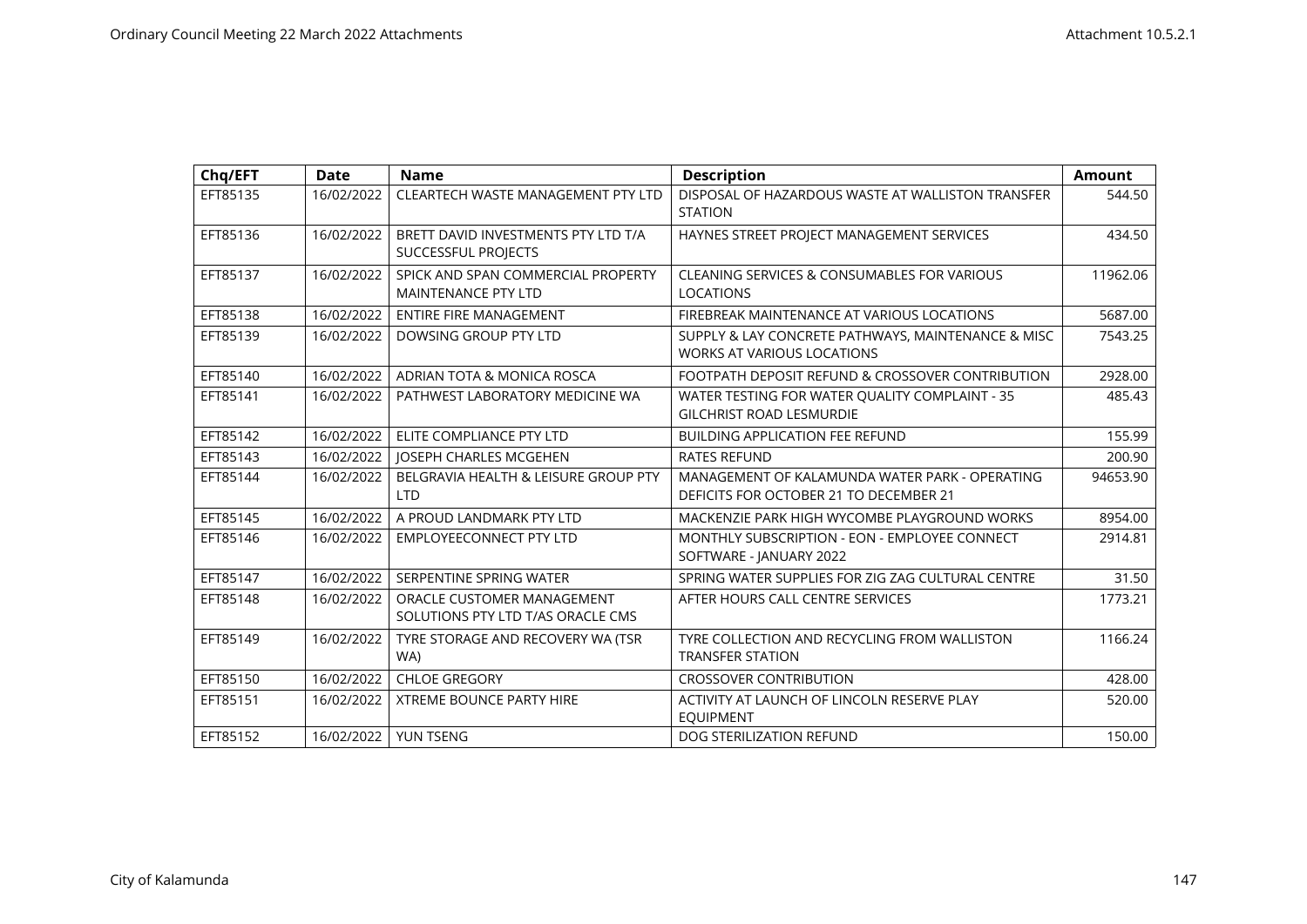| Chq/EFT  | <b>Date</b> | <b>Name</b>                                   | <b>Description</b>                                                                          | Amount   |
|----------|-------------|-----------------------------------------------|---------------------------------------------------------------------------------------------|----------|
| EFT85153 | 16/02/2022  | <b>THOMSON GEER</b>                           | <b>LEGAL EXPENSES</b>                                                                       | 12028.50 |
| EFT85154 | 16/02/2022  | <b>ERA HOSTING</b>                            | MONTHLY VOIP FEES FOR EMERGENCY SERVICES                                                    | 490.19   |
| EFT85155 | 16/02/2022  | LANDSCAPE AND MAINTENANCE<br><b>SOLUTIONS</b> | RESIDENTIAL VERGE, PASSIVE & ACTIVE RESERVES MOWING<br><b>SERVICES</b>                      | 20238.93 |
| EFT85156 | 16/02/2022  | PERTH ACCESS CONTROL AND SECURITY             | MAINTENACE / REPAIRS TO CCTV & ACCESS CONTROL<br>SYSTEMS AT VARIOUS LOCATIONS               | 350.00   |
| EFT85157 | 16/02/2022  | <b>HILLS BOTANIC</b>                          | BOQUET OF FLOWERS FOR A STAFF MEMBER                                                        | 80.00    |
| EFT85158 | 16/02/2022  | ALLSTATE KERBING AND CONCRETE                 | SUPPLY AND INSTALL VARIOUS KERBING AND CONCRETE<br><b>WORKS AT MARRI CRES LEAMURDIE</b>     | 4795.51  |
| EFT85159 | 16/02/2022  | <b>BROOKE &amp; ASHLEY MAHER</b>              | <b>CROSSOVER CONTRIBUTION</b>                                                               | 428.00   |
| EFT85160 | 16/02/2022  | <b>THOMAS GREGORY</b>                         | <b>CROSSOVER CONTRIBUTION</b>                                                               | 428.00   |
| EFT85161 | 16/02/2022  | CHARON OLSEN T/A GARDEN STYLE                 | PROVIDE PROJECT SUPPORT TO PARKS AND                                                        | 12598.19 |
|          |             | LANDSCAPE SERVICES                            | ENVIRONMENTAL SERVICES TEAM - PERIOD 04/01/22 -<br>11/02/22                                 |          |
| EFT85162 | 16/02/2022  | WILLIAM BUCK CONSULTING (WA) PTY LTD          | INTERNAL AUDIT FOR PROCUREMENT AND TENDERING FOR                                            | 3960.00  |
|          |             |                                               | <b>30 HOURS ONLY</b>                                                                        |          |
| EFT85163 | 16/02/2022  | AMBROSINI MANAGEMENT P/L                      | <b>TEMP LABOUR HIRE</b>                                                                     | 25167.73 |
| EFT85164 | 16/02/2022  | <b>KELLIE MISKIEWICZ</b>                      | COUNCILLOR ALLOWANCE - 01/02/22 - 28/02/22                                                  | 2231.67  |
| EFT85165 | 16/02/2022  | PROJECT OPTIONS PTY LTD                       | CRAINAGE & REINSTALLATION OF DOME TO NEW<br><b>CONTAINERS AT WALLISTON TRANSFER STATION</b> | 2035.00  |
| EFT85166 | 16/02/2022  | DEJA ZOI SUPADI                               | 30 MINUTE SET PERFORMANCE AT THE SCHOOLS OUT POOL<br><b>PARTY EVENT</b>                     | 50.00    |
| EFT85167 | 16/02/2022  | <b>JENIZEL WOOD</b>                           | <b>JUNIOR SOCCER MULTI PASS STUDENT ENROLLED - JIMMY</b><br>WOOD - MINUS \$25 ADMIN FEE     | 51.50    |
| EFT85168 | 24/02/2022  | BARNETTS (WA) PTY LTD                         | SUPPLY LOCK & ARCHITECTURAL HARDWARE SUPPLIES AT<br>RAY OWESN SPORTS STADIUM                | 170.50   |
| EFT85169 | 24/02/2022  | THE WORKWEAR GROUP PTY LTD                    | SUPPLY OF UNIFORM FOR VARIOUS STAFF MEMBERS                                                 | 659.78   |
| EFT85170 | 24/02/2022  | <b>RUDD INDUSTRIAL</b>                        | <b>PLANT / VEHICLE PARTS</b>                                                                | 3426.72  |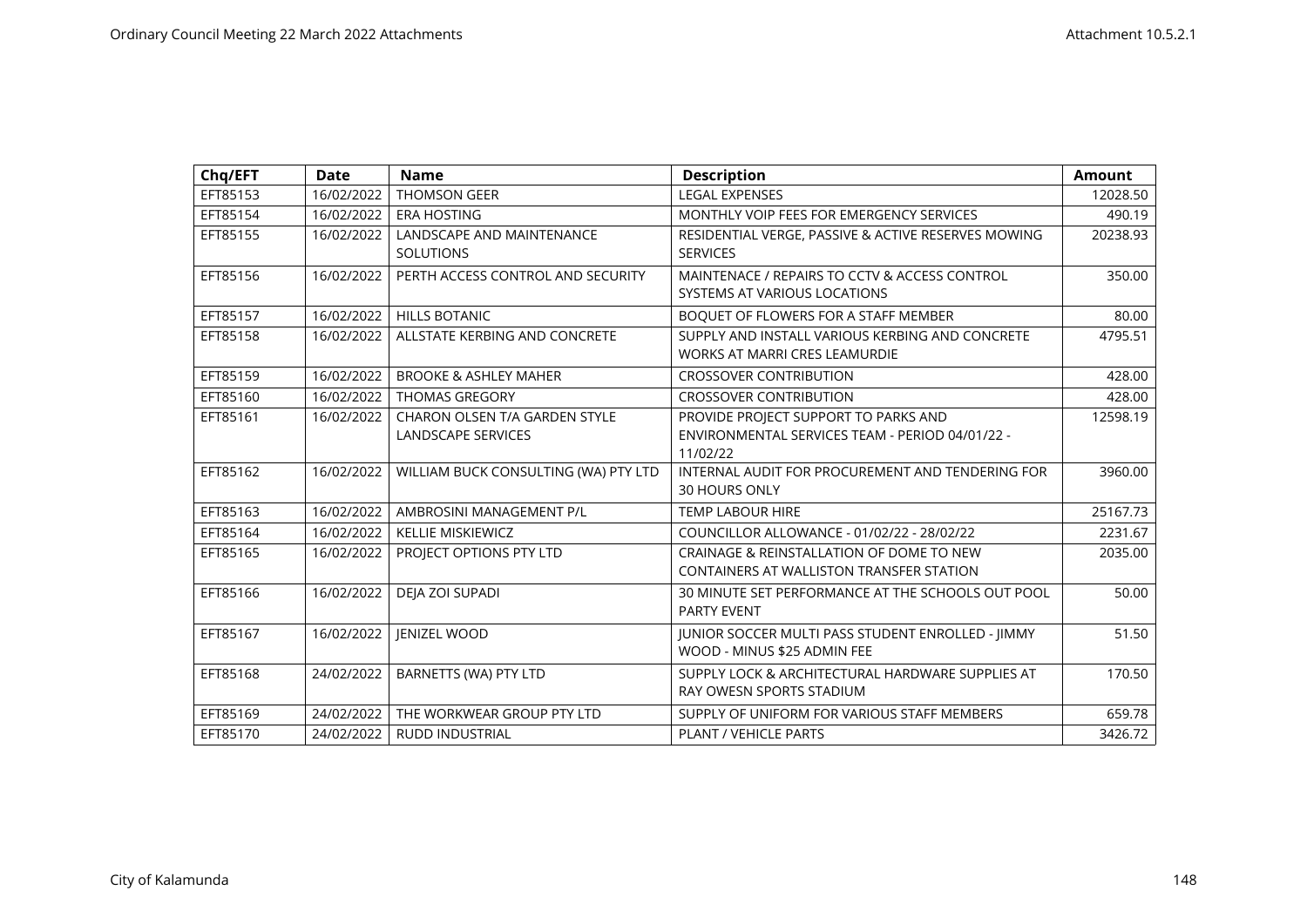| Chq/EFT  | <b>Date</b> | <b>Name</b>                                | <b>Description</b>                                  | <b>Amount</b> |
|----------|-------------|--------------------------------------------|-----------------------------------------------------|---------------|
| EFT85171 | 24/02/2022  | <b>TOTALLY WORKWEAR</b>                    | SUPPLY OF PROTECTIVE CLOTHING                       | 2622.20       |
| EFT85172 | 24/02/2022  | CIRCUITWEST INC.                           | 1ST INSTALLMENT FOR SHOW BY PSO STRINGS             | 2200.00       |
| EFT85173 | 24/02/2022  | PERFORMING ARTS CONNECTIONS                | 2022 ANNUAL MEMBERSHIP RENEWAL FEE                  | 860.00        |
|          |             | AUSTRALIA (PACA)                           |                                                     |               |
| EFT85174 | 24/02/2022  | <b>MARINDUST SALES</b>                     | SUPPLY & DELIVERY OF WINDSOCK INCLUDING POLE AND    | 2967.80       |
|          |             |                                            | INSTALLATION AT KALAMUNDA WATER PARK                |               |
| EFT85175 | 24/02/2022  | <b>COATES HIRE OPERATIONS PTY LTD</b>      | PLANT / EQUIPMENT HIRE                              | 575.45        |
| EFT85176 | 24/02/2022  | <b>MCLEODS BARRISTERS &amp; SOLICITORS</b> | <b>LEGAL EXPENSES</b>                               | 1056.28       |
| EFT85177 | 24/02/2022  | <b>TELSTRA CORPORATION</b>                 | <b>TELEPHONE / INTERNET EXPENSES</b>                | 29389.37      |
| EFT85178 | 24/02/2022  | WA LIBRARY SUPPLIES PTY LTD                | SUPPLY & DELIVERY OF VARIOUS GOODS FOR FORRESTFIELD | 568.00        |
|          |             |                                            | LIBRARY                                             |               |
| EFT85179 | 24/02/2022  | <b>ECHO NEWSPAPER</b>                      | ADVERTISING FOR VARIOUS JOBS / EVENTS               | 2860.00       |
| EFT85180 | 24/02/2022  | EASTERN METROPOLITAN REGIONAL              | DOMESTIC / WASTE CHARGES - RED HILL TIP, MATTRESS & | 380654.16     |
|          |             | <b>COUNCIL (EMRC)</b>                      | TIMBER DISPOSAL FEES                                |               |
| EFT85181 | 24/02/2022  | <b>STATEWIDE BEARINGS</b>                  | PLANT / VEHICLE PARTS                               | 125.33        |
| EFT85182 | 24/02/2022  | SONIC HEALTHPLUS (KINETIC HEALTH           | PREPLACEMENT MEDICALS / BASELINE HEARING TESTS      | 993.30        |
|          |             | <b>GROUP LTD)</b>                          |                                                     |               |
| EFT85183 | 24/02/2022  | <b>SYNERGY</b>                             | <b>POWER CHARGES</b>                                | 2462.63       |
| EFT85184 | 24/02/2022  | ACTIMED AUSTRALIA PTY LTD                  | MEDICAL SUPPLIES FOR PODIARTIST                     | 1119.46       |
| EFT85185 | 24/02/2022  | WA LIMESTONE COMPANY                       | ROAD MATERIALS FOR VARIOUS LOCATIONS                | 4524.43       |
| EFT85186 | 24/02/2022  | WINC AUSTRALIA PTY LTD                     | STATIONERY / OFFICE SUPPLIES                        | 825.46        |
| EFT85187 | 24/02/2022  | <b>BLADON WA PTY LTD</b>                   | <b>MEMORABILIA SUPPLIES</b>                         | 4691.17       |
| EFT85188 | 24/02/2022  | FULTON HOGAN INDUSTRIES PTY LTD            | ROAD MATERIALS FOR WORKS ON WELSHPOOL ROAD EAST     | 835350.86     |
|          |             |                                            | WATTLE GROVE & WELSHPOOL ROAD & POMEROY ROAD        |               |
| EFT85189 | 24/02/2022  | IT VISION AUSTRALIA PTY LTD                | SCOPING THE RECONCILIATION AND TROUBLESHOOTING OF   | 9281.25       |
|          |             |                                            | VALUATION REGISTER FOR 876 ABERNETHY RD SUBDIVISION |               |
| EFT85190 | 24/02/2022  | <b>BRIDGESTONE AUSTRALIA LTD</b>           | PLANT / VEHICLE PARTS                               | 2024.00       |
| EFT85191 | 24/02/2022  | <b>HOSEMASTERS</b>                         | <b>PLANT / VEHICLE PARTS</b>                        | 453.90        |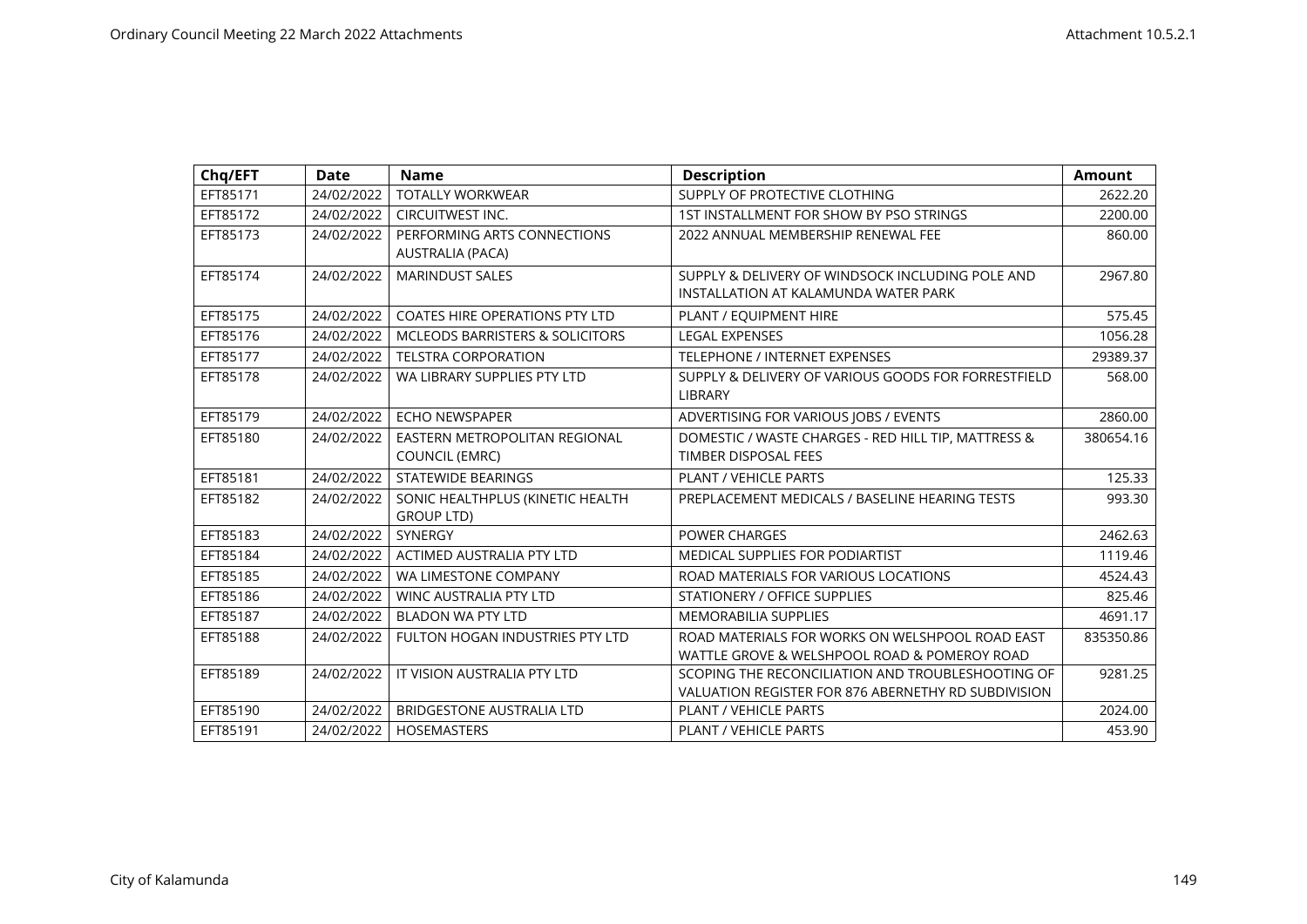| Chq/EFT  | <b>Date</b> | <b>Name</b>                           | <b>Description</b>                                    | <b>Amount</b> |
|----------|-------------|---------------------------------------|-------------------------------------------------------|---------------|
| EFT85192 | 24/02/2022  | <b>J BLACKWOOD &amp; SON LIMITED</b>  | GENERAL HARDWARE & PROTECTIVE WEAR SUPPLIES           | 724.40        |
| EFT85193 | 24/02/2022  | <b>CADSULT IDS</b>                    | CLAIM #1: CONCEPT DESIGN AND VIABILITY REPORT FOR RAY | 6050.00       |
|          |             |                                       | <b>OWEN PIPELINE</b>                                  |               |
| EFT85194 | 24/02/2022  | E & MJ ROSHER PTY LTD                 | <b>PLANT / VEHICLE PARTS</b>                          | 80.58         |
| EFT85195 | 24/02/2022  | <b>UES INTERNATIONAL PTY</b>          | <b>PLANT / VEHICLE PARTS</b>                          | 67.31         |
| EFT85196 | 24/02/2022  | <b>SWAN EVENT HIRE</b>                | EQUIPMENT HIRE FOR TARGA WEST 2021                    | 370.00        |
| EFT85197 | 24/02/2022  | TOTAL PACKAGING (WA) PTY LTD          | SUPPLY OF DOG LITTER BAGS                             | 1716.00       |
| EFT85198 | 24/02/2022  | ACCESS ICON PTY LTD T/A CASCADA       | DRAINAGE SUPPLIES FOR VARIOUS LOCATIONS               | 4812.50       |
| EFT85199 | 24/02/2022  | <b>B &amp;   CATALANO PTY LTD</b>     | ROAD MATERIALS FOR VARIOUS LOCATIONS                  | 10642.48      |
| EFT85200 | 24/02/2022  | <b>BOC LIMITED</b>                    | SUPPLY OF GAS BOTTLES                                 | 17.41         |
| EFT85201 | 24/02/2022  | PARKERS YELLOWMETAL PTY LTD T/A       | <b>BOLLARD REPAIRS / MAINTENANCE / SUPPLIES</b>       | 682.00        |
|          |             | <b>METAL WORKS PERTH</b>              |                                                       |               |
| EFT85202 | 24/02/2022  | <b>G FORCE PRINTING</b>               | SUPPLY OF PRINTED STATIONERY STOCK                    | 710.05        |
| EFT85203 | 24/02/2022  | <b>HOSECO</b>                         | PLANT / VEHICLE PARTS                                 | 281.87        |
| EFT85204 | 24/02/2022  | ABAXA (WH LOCATION SERVICES)          | SUPPLY UNDERGROUND SERVICE LOCATIONS AT               | 465.52        |
|          |             |                                       | THRORGOOD AVENUE & TOMAH ROAD WATTLE GROVE            |               |
| EFT85205 | 24/02/2022  | DIRECT TRADES SUPPLY PTY LTD          | <b>VARIOUS HARDWARE SUPPLIES</b>                      | 1167.10       |
| EFT85206 | 24/02/2022  | SHRED-X PTY LTD                       | SECURE DOCUMENT DISPOSAL BIN REMOVAL AND              | 33.00         |
|          |             |                                       | REPLACEMENT                                           |               |
| EFT85207 | 24/02/2022  | <b>MARTINS ENVIRONMENTAL SERVICES</b> | WEED CONTROL AND ASSOCIATED WORKS AT VARIOUS          | 62084.00      |
|          |             |                                       | <b>LOCATIONS</b>                                      |               |
| EFT85208 | 24/02/2022  | DOWNER EDI WORKS PTY LTD              | SUPPLY AND LAY MOUNTABLE KERBING FOR VARIOUS          | 3084.31       |
|          |             |                                       | <b>LOCATIONS</b>                                      |               |
| EFT85209 | 24/02/2022  | <b>WESTRAC PTY LTD</b>                | <b>PLANT / VEHICLE PARTS</b>                          | 346.41        |
| EFT85210 | 24/02/2022  | <b>RETECH RUBBER</b>                  | REPAIR SOFT FALL RUBBER AT FLEMMING RESERVE           | 1540.00       |
| EFT85211 | 24/02/2022  | SIFTING SANDS                         | FORTNIGHTLY PLAYGROUND AND SKATE PARK SERVICE         | 8214.80       |
| EFT85212 | 24/02/2022  | <b>CARRINGTON'S TRAFFIC SERVICES</b>  | TRAFFIC MANAGEMENT SERVICES INCLUDING VMB HIRE FEES   | 1863.40       |
|          |             |                                       | AT VARIOUS LOCATIONS                                  |               |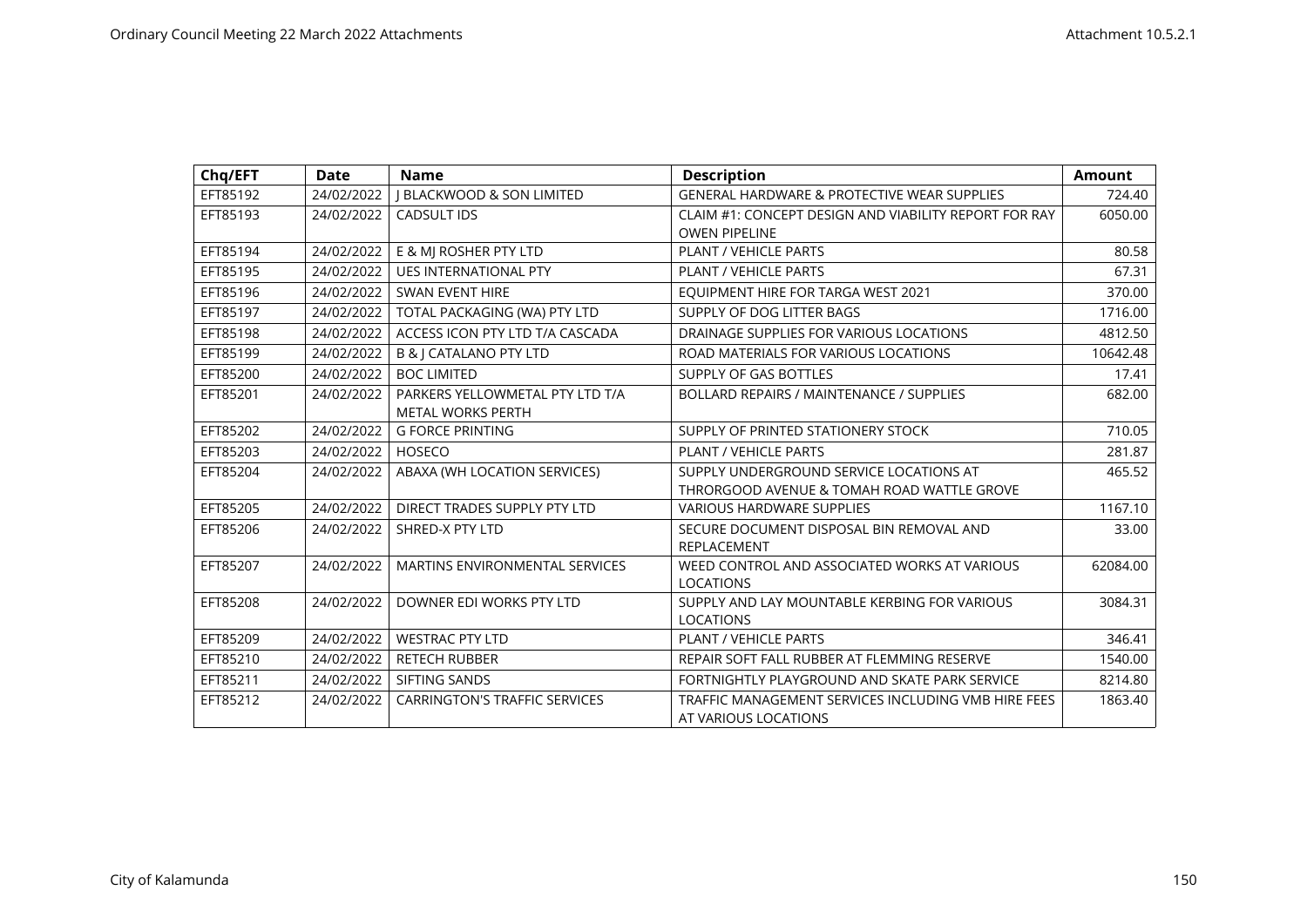| Chq/EFT  | <b>Date</b> | <b>Name</b>                                            | <b>Description</b>                                                                                                                                                                          | <b>Amount</b> |
|----------|-------------|--------------------------------------------------------|---------------------------------------------------------------------------------------------------------------------------------------------------------------------------------------------|---------------|
| EFT85213 | 24/02/2022  | ELECTRICITY NETWORKS CORP T/A                          | STREET LIGHTING INSTALLATION AT STEVENS ROAD HIGH                                                                                                                                           | 12327.00      |
|          |             | <b>WESTERN POWER</b>                                   | WYCOMBE - MP194279                                                                                                                                                                          |               |
| EFT85214 | 24/02/2022  | 360 ENVIRONMENTAL PTY LTD                              | CONSULTANCY SERVICES FOR BRAND ROAD LANDFILL GAS                                                                                                                                            | 9658.00       |
|          |             |                                                        | SAMPLING EVENT & 3908 LEDGER RESERVE EMU PICK                                                                                                                                               |               |
| EFT85215 | 24/02/2022  | AJ BAKER & SONS PTY LTD                                | WATER COOLER SERVICE / MAINTENANCE AT DEPOT                                                                                                                                                 | 5072.10       |
| EFT85216 | 24/02/2022  | KYOCERA DOCUMENT SOLUTIONS<br><b>AUSTRALIA PTY LTD</b> | PHOTOCOPIER SERVICE COSTS FOR VARIOUS LOCATIONS                                                                                                                                             | 2513.21       |
| EFT85217 | 24/02/2022  | <b>TECHNIFIRE 2000</b>                                 | SUPPLY OF VARIOUS GOODS FOR BUSH FIRE BRIGADE                                                                                                                                               | 164.78        |
| EFT85218 | 24/02/2022  | <b>APOLLO FABRICATIONS</b>                             | SUPPLY OF ONE NEW MIXED METAL BIN 25M3 TO REPLACE                                                                                                                                           | 13480.50      |
|          |             |                                                        | AGING MIXED METAL BIN                                                                                                                                                                       |               |
| EFT85219 | 24/02/2022  | <b>CHEMCENTRE</b>                                      | <b>WATER TESTING</b>                                                                                                                                                                        | 220.00        |
| EFT85220 | 24/02/2022  | DATA SIGNS PTY LTD                                     | REPAIRS TO VARIABLE MESSAGE BOARD. REPLACE MAIN                                                                                                                                             | 5069.90       |
|          |             |                                                        | HEAD AND WIRING - REGO# 1TVO123                                                                                                                                                             |               |
| EFT85221 | 24/02/2022  | FUJI XEROX AUSTRALIA PTY LTD                           | PHOTOCOPYING SERVICES FOR VARIOUS LOCATIONS                                                                                                                                                 | 472.32        |
| EFT85222 | 24/02/2022  | <b>COMPLETE OFFICE SUPPLIES PTY LIMITED</b><br>(COS)   | SUPPLY & DELIVERY OF STATIONERY SUPPLIES                                                                                                                                                    | 833.77        |
| EFT85223 | 24/02/2022  | REMONDIS AUSTRALIA PTY LTD                             | COLLECTION & RECYCLING OF CARDBOARD AT WALLISTION<br><b>TRANSFER STATION</b>                                                                                                                | 1489.05       |
| EFT85224 | 24/02/2022  | DYMOCKS PERTH PTY LTD T/A DYMOCKS<br><b>MIDLAND</b>    | SUPPLY & DELIVERY OF VARIOUS GOODS FOR HIGH<br><b>WYCOMBE LIBRARY</b>                                                                                                                       | 191.65        |
| EFT85225 | 24/02/2022  | PERTH BRAKE PARTS                                      | PLANT / VEHICLE PARTS                                                                                                                                                                       | 102.00        |
| EFT85226 | 24/02/2022  | <b>ZIRCODATA PTY LTD</b>                               | MONTHLY OFFSITE STORAGE FEES PERIOD 26/12/21 -<br>25/01/22                                                                                                                                  | 724.77        |
| EFT85227 | 24/02/2022  | ORIX AUSTRALIA CORPORATION LIMITED                     | 3 X LEASE OF 4X4 DUAL CAB HILUX FOR A PERIOD OF 90<br>DAYS - RENTAL PERIOD 31/12/21 - 31/01/22                                                                                              | 4484.12       |
| EFT85228 | 24/02/2022  | SHERWOOD FLOORING PTY LTD                              | SCRUB FLOORS, LIGHT SAND, VACUUM AND APPLY 1 COAT<br>OF GLOSS SOLVENT AT AG HALL PLUS STAGE & STEPS AT<br>KALAMUNDA PERFORMING ARTS CENTRE & EMERGENCY<br>FLOOR REPAIRS AT TOWN SOUARE HALL | 3261.50       |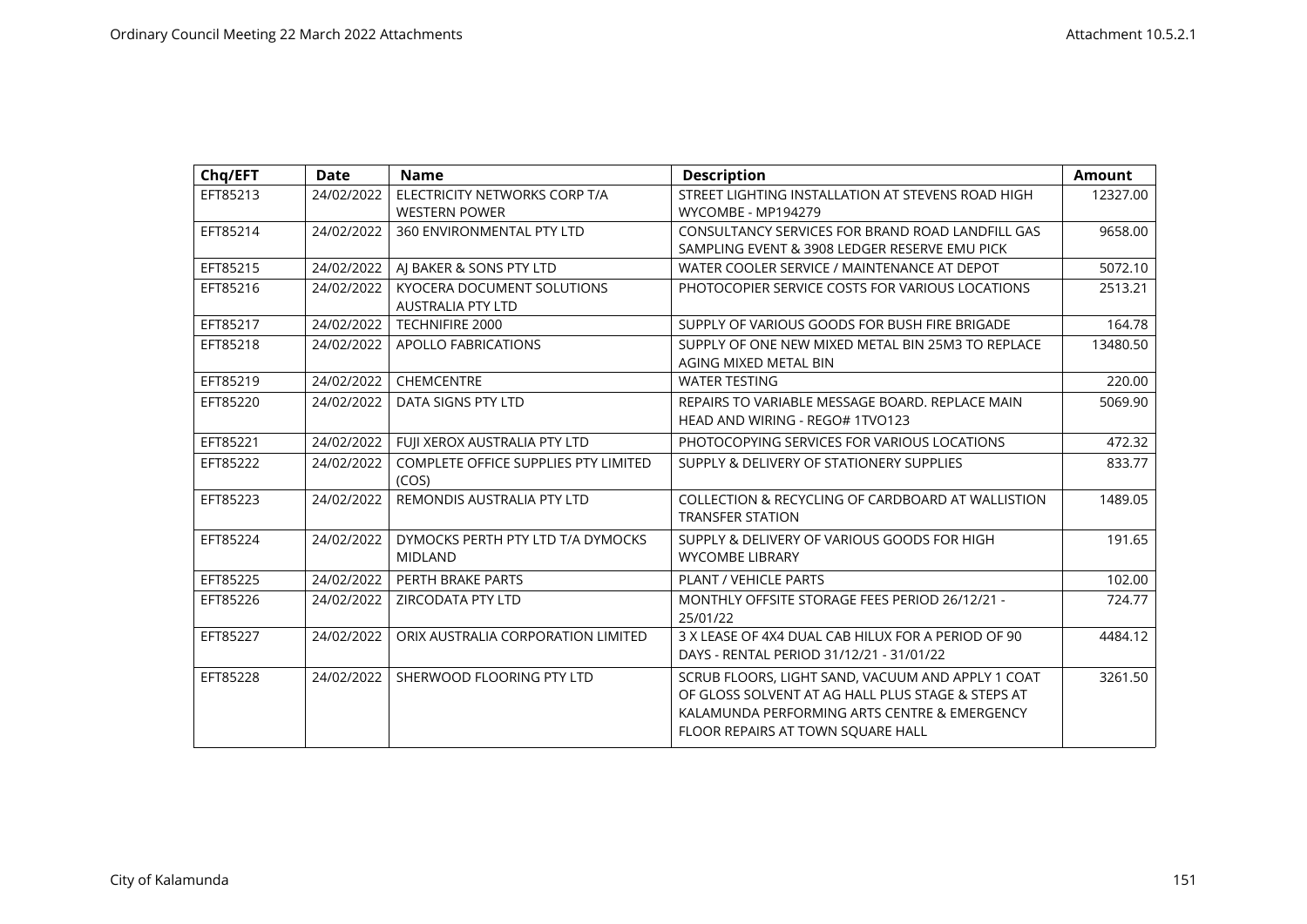| Chq/EFT  | <b>Date</b> | <b>Name</b>                                                             | <b>Description</b>                                                                                                                  | <b>Amount</b> |
|----------|-------------|-------------------------------------------------------------------------|-------------------------------------------------------------------------------------------------------------------------------------|---------------|
| EFT85229 | 24/02/2022  | MAXIMUS TRUST T/A ASSET<br><b>INFRASTRUCTURE MANAGEMENT</b>             | DATA COLLECTION OF CITY DRAINAGE ASSETS IN THE LOWER<br><b>HELENA CATCHMENT</b>                                                     | 21865.80      |
| EFT85230 | 24/02/2022  | SPRAYLINE SPRAYING EQUIPMENT                                            | SUPPLY & DELIVERY OF SPRAYING EQUIPMENT                                                                                             | 193.60        |
| EFT85231 | 24/02/2022  | DAYTONE PRINTING PTY LTD                                                | PRINTING OF BROCHURES / INVITES FOR VARIOUS<br><b>LOCATIONS</b>                                                                     | 1674.20       |
| EFT85232 | 24/02/2022  | WEST TIP WASTE CONTROL PTY LTD                                          | TIP FEES - REMOVAL & PROCESSING OF VARIOUS WASTE                                                                                    | 15780.76      |
| EFT85233 | 24/02/2022  | THE TRUSTEE FOR THE FOREVER PROJECT<br><b>TRUST</b>                     | DETAILED DESIGN DRAWINGS AND SPECS INCLUDING<br>NATURE PLAY AND GARDEN LANDSCAPING COMPONENTS<br>FOR GLADYS NEWTON RESERVE MAKEOVER | 2365.00       |
| EFT85234 | 24/02/2022  | <b>VENUE TECHNICAL SERVICES</b>                                         | ANNUAL SAFETY INSPECTION & SERVICE OF FLY SYSTEM &<br>SUPPLY OF VARIOUS GOODS FOR KALAMUNDA PERFORMING<br><b>ARTS CENTRE</b>        | 1094.50       |
| EFT85235 | 24/02/2022  | BLUE STEEL ENTERPRISES PTY LTD T/A<br>FRONTLINE FIRE & RESCUE EQUIPMENT | MAINTENANCE EQUIPMENT / SUPPLIES FOR FIRE AND<br><b>RESCUE</b>                                                                      | 972.20        |
| EFT85236 | 24/02/2022  | <b>BLUE FORCE PTY LTD</b>                                               | SUPPLY / INSTALLATION & MAINTAINENCE OF SECURITY<br>SERVICES AT OPERATIONS CENTRE                                                   | 307.73        |
| EFT85237 | 24/02/2022  | BRETT DAVID INVESTMENTS PTY LTD T/A<br>SUCCESSFUL PROJECTS              | MANAGEMENT & SUPERINTENDENT SERVICES AT<br>KALAMUNDA COMMUNITY CENTRE & CENTRAL MALL<br>INCLUDING GENERAL PROGRAM OF WORKS          | 16475.25      |
| EFT85238 | 24/02/2022  | SIGNARAMA WELSHPOOL                                                     | ACP SIGN - SUPPLY ONLY - GENERAL DESIGN SETUP AND<br>PROOF - SUPPLIED AND DELIVERED TO STIRK PARK                                   | 709.13        |
| EFT85239 | 24/02/2022  | <b>CORSIGN WA PTY LTD</b>                                               | SUPPLIES OF SIGNAGE AND RELATED EQUIPMENT                                                                                           | 1432.64       |
| EFT85240 | 24/02/2022  | URBAQUA LTD                                                             | 85% DESIGN SUBMISSION - DETAILED CIVIL CONSTRUCTION<br>DESIGNS FOR STAGE 2 FORRESTFIELD WOODLUPINE BROOK<br><b>LIVING STREAM</b>    | 3410.00       |
| EFT85241 | 24/02/2022  | KEEPAD INTERACTIVE AUSTRALIA PTY LTD                                    | SUPPLY OF LOGITECH MEETUP ALL-IN-ONE 4K<br>CONFERENCECAM                                                                            | 3115.20       |
| EFT85242 | 24/02/2022  | <b>ILLION AUSTRALIA PTY LTD T/A ILLION</b><br><b>TENDERLINK</b>         | ADVERTISING OF VARIOUS TENDERS FOR THE CITY                                                                                         | 203.50        |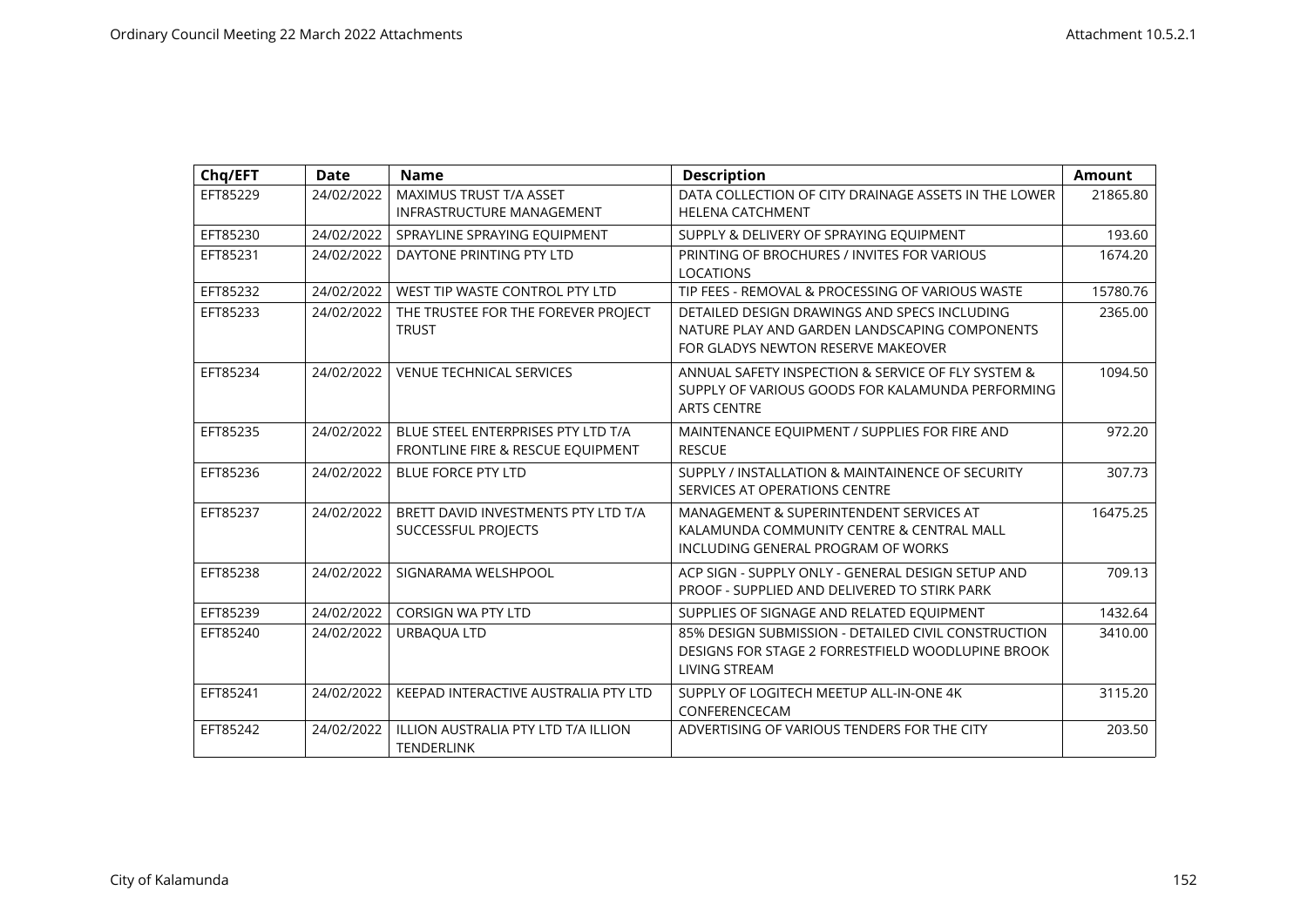| Chq/EFT  | <b>Date</b> | <b>Name</b>                                                      | <b>Description</b>                                                                                                         | <b>Amount</b> |
|----------|-------------|------------------------------------------------------------------|----------------------------------------------------------------------------------------------------------------------------|---------------|
| EFT85243 | 24/02/2022  | <b>GYMMASTER SOFTWARE - TRESHNA</b><br><b>ENTERPRISES LTD</b>    | STUDIO PACKAGE AT HIGH WYCOMBE RECREATION CENTRE                                                                           | 130.18        |
| EFT85244 | 24/02/2022  | <b>UNIDATA PTY LTD</b>                                           | EXISTING FLOW METER SYSTEM MODIFICATIONS, WIRING,<br><b>TESTING AND COMMISSIONING.</b>                                     | 620.00        |
| EFT85245 | 24/02/2022  | TREE WATERING SERVICES                                           | STREET TREES / RESERVES WATERING SERVICES FOR JANUARY<br>2022                                                              | 32568.00      |
| EFT85246 | 24/02/2022  | PROTEK 247 BUILDING                                              | MAINTENANCE GUTTER CLEANING & REPAIRS AT VARIOUS<br><b>LOCATIONS</b>                                                       | 23990.31      |
| EFT85247 | 24/02/2022  | <b>ACTION GLASS &amp; ALUMINIUM</b>                              | SUPPLY AND INSTALL 3 NEW DOORS TO CABINET AT<br>KALAMUNDA COMMUNITY CENTRE INCLUDING GLASS<br>REPAIRS AT VARIOUS LOCATIONS | 5893.48       |
| EFT85248 | 24/02/2022  | <b>WATERLOGIC AUSTRALIA PTY LTD</b>                              | SUPPLY LEASED WATER BUBBLERS TO VARIOUS LOCATIONS                                                                          | 2844.61       |
| EFT85249 | 24/02/2022  | PAPERBARK TECHNOLOGIES PTY LTD                                   | FULL ARBORICULTURAL REPORT FOR THE 1 TREE AT 16<br>BROULA RD, KALAMUNDA                                                    | 550.00        |
| EFT85250 | 24/02/2022  | AUSSIE BROADBAND ENTERPRISE PTY LTD                              | NBN SERVICE FOR HIGH WYCOMBE LIBRARY - 1 MONTH                                                                             | 109.00        |
| EFT85251 | 24/02/2022  | <b>THOMSON GEER</b>                                              | <b>LEGAL EXPENSES</b>                                                                                                      | 2021.25       |
| EFT85252 | 24/02/2022  | AE HOSKINS BUILDING SERVICES                                     | PROGRESS CLAIM # 2 - CONSTRUCTION OF THE KALAMUNDA<br>LITTLE ATHLETICS CLUB - NEW STOREROOM AT KOSTERA<br><b>OVAL</b>      | 34036.12      |
| EFT85253 | 24/02/2022  | INTERFIRE AGENCIES PTY LTD TTF THE<br><b>LOVETT FAMILY TRUST</b> | SUPPLY & DELIVERY OF VARIOUS GOODS FOR BUSH FIRE<br><b>BRIGADE</b>                                                         | 7255.49       |
| EFT85254 | 24/02/2022  | SPRAYKING WA PTY LTD                                             | WEED CONTROL TO FOOTPATHS AND KERBS AT VARIOUS<br><b>LOCATIONS</b>                                                         | 20903.30      |
| EFT85255 | 24/02/2022  | <b>IVE DISTRIBUTION PTY LTD</b>                                  | DISTRIBUTION OF KALAMUNDA CONNECT SUMMER 2021/22<br><b>NEWSLETTER</b>                                                      | 956.77        |
| EFT85256 | 24/02/2022  | <b>BOLINDA DIGITAL PTY LTD</b>                                   | MIXED VALUE PLAN TO INCLUDE EBOOKS AND<br>EAUDIOBOOKS FOR FORRESTFIELD LIBRARY                                             | 2000.00       |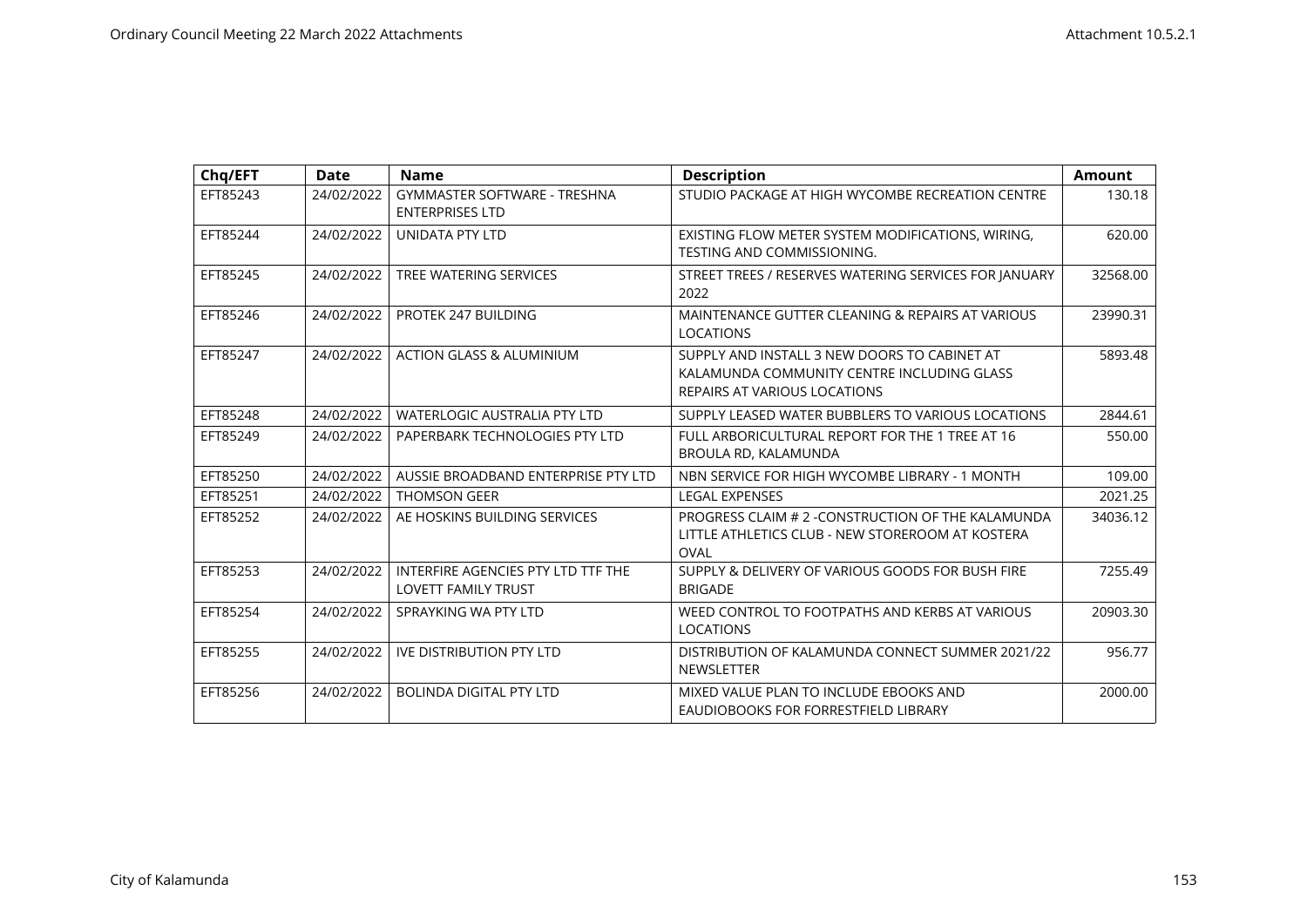| Chq/EFT  | <b>Date</b> | <b>Name</b>                                                     | <b>Description</b>                                                                                                                                  | <b>Amount</b> |
|----------|-------------|-----------------------------------------------------------------|-----------------------------------------------------------------------------------------------------------------------------------------------------|---------------|
| EFT85257 | 24/02/2022  | PLACE LABORATORY PTY LTD AS TRUSTEE<br>FOR THE LAB UNIT TRUST   | LANDSCAPE ARCHITECTURE SERVICE - KALAMUNDA CENTRAL<br>MALL ADDITIONAL CONTINGENT COSTS TO BE APPROVED<br>ON REQUIREMENT THROUGH SUPPLIER VARIATIONS | 5544.00       |
| EFT85258 | 24/02/2022  | ALLSTATE KERBING AND CONCRETE                                   | SUPPLY AND INSTALL VARIOUS KERBING AND CONCRETE<br><b>WORKS AT VARIOUS LOCATIONS</b>                                                                | 31656.36      |
| EFT85259 | 24/02/2022  | JJS WASTE & RECYCLING                                           | SUPPLY SKIP BINS & REMOVE WASTE AND CARDBROARD<br><b>FROM VARIOUS LOCATIONS</b>                                                                     | 961.40        |
| EFT85260 | 24/02/2022  | <b>BOS CIVIL PTY LTD</b>                                        | CENTRAL MALL STREETSCAPE - PROGRESS CLAIM #2 -<br>IANUARY 2021                                                                                      | 338443.88     |
| EFT85261 | 24/02/2022  | AUSTRALIA & NEW ZEALAND RECYCLING<br>PLATFORM LTD (TECHCOLLECT) | COLLECTION OF E-WASTE TVS AND PRINTERS FOR THE CITY<br>OF KALAMUNDA FROM THE WALLISTON TRANSFER STATION<br>BINS PROVIDED BY TECHCOLLECT             | 1931.60       |
| EFT85262 | 24/02/2022  | MARKET CREATIONS TECHNOLOGY PTY<br>LTD T/A INTEGRATED ICT       | MARKETING & TECHNOLOGY SERVICE FEES & MONTHLY<br><b>CLOUD HOSTING SERVICES</b>                                                                      | 8086.39       |
| EFT85263 | 24/02/2022  | <b>PROTECTOR FIRE SERVICES</b>                                  | SUPPLY AND INSTALL EVACUATION DRAWINGS FOR VARIOUS<br>LOCATIONS & PROGRAMMED TEST & TAGGING OF<br>ELECTRICAL EQUIPMENT                              | 6923.40       |
| EFT85264 | 24/02/2022  | <b>MCGREGOR SURVEYS</b>                                         | SPOTTING AT 3 LINEMARKING SITES CARMEL, PRUITI AND<br><b>LILLA WAY</b>                                                                              | 3833.50       |
| EFT85265 | 24/02/2022  | <b>CELSIUS LAND PTY LTD</b>                                     | FEASIBILITY FOR SUBDIVISION AND DISPOSAL OF 15 & 21<br>EDNEY ROAD, HIGH WYCOMBE FOR JANUARY 2022                                                    | 8855.00       |
| EFT85266 | 24/02/2022  | APEX RUBBER STAMP CO                                            | REPLACEMENT RED INK PAD TO FIT COLOP P55                                                                                                            | 228.20        |
| EFT85267 | 24/02/2022  | <b>SEEK LIMITED</b>                                             | SEEK JOB ADVERTISEMENT                                                                                                                              | 1593.90       |
| EFT85268 | 24/02/2022  | SWIFT COMPUTERS PTY LTD                                         | SUPPLY & DELIVERY OF DATALOGIC TOUCH TD1100 65 USB<br><b>BLACK + USB CABLE</b>                                                                      | 145.00        |
| EFT85269 | 24/02/2022  | JEFMONT PTY LTD T/A PRINTSMART<br><b>GRAPHICS</b>               | SUPPLY OF 6 X DOUBLE SIDED FLAGS 780X3500MM FOR<br>KALAMUNDA WATER PARK                                                                             | 1210.00       |
| EFT85270 | 24/02/2022  | <b>FARMARAMA PTY LTD</b>                                        | SUPPLY & DELIVERY OF 10 X 20L GLYPHO 540 FOR PARKS                                                                                                  | 2310.00       |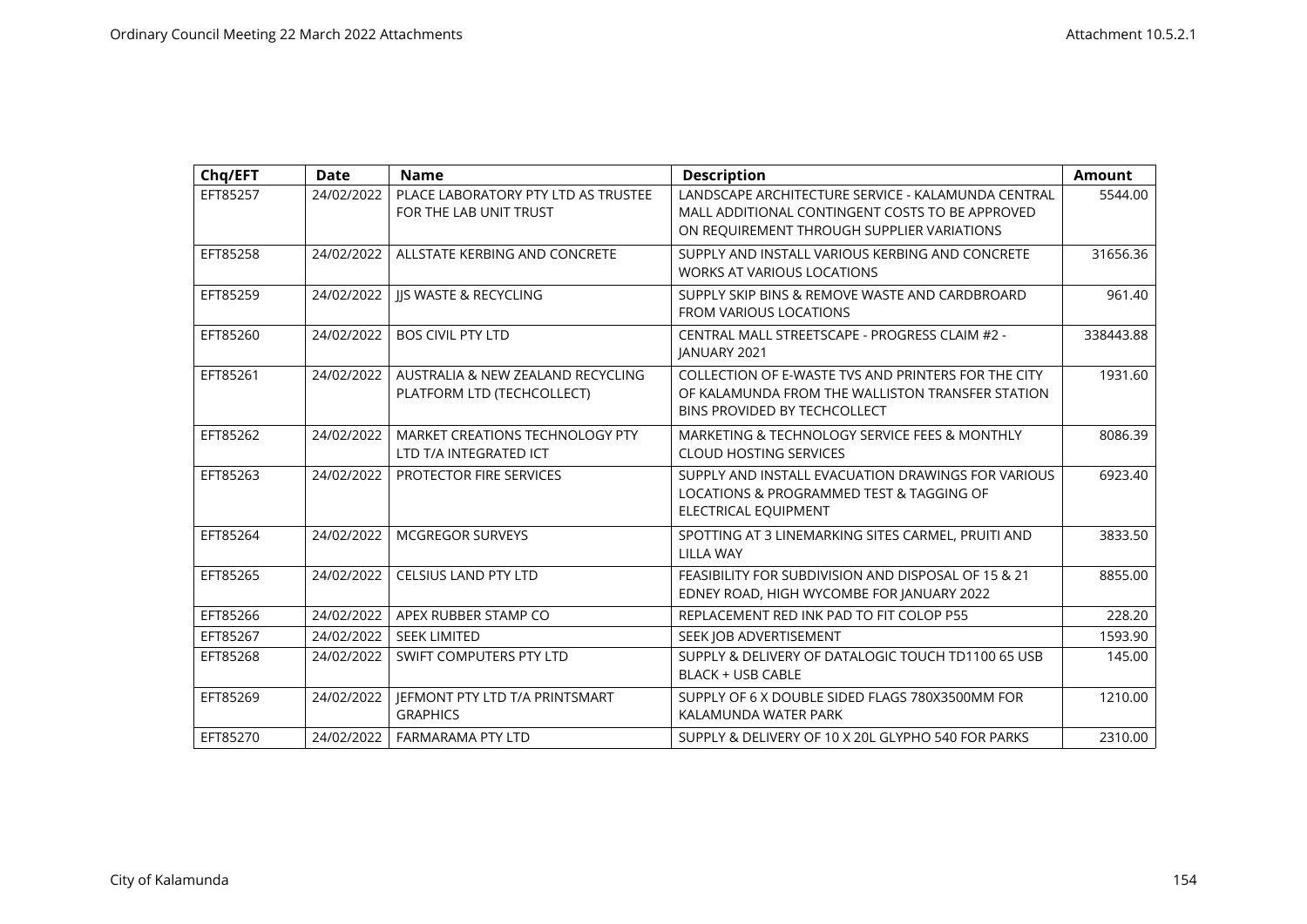| Chq/EFT    | <b>Date</b> | <b>Name</b>                                                     | <b>Description</b>           | <b>Amount</b> |
|------------|-------------|-----------------------------------------------------------------|------------------------------|---------------|
| DD47436.1  | 01/02/2022  | AWARE SUPER PTY LTD                                             | SUPERANNUATION CONTRIBUTIONS | 95364.93      |
| DD47436.2  | 01/02/2022  | <b>EQUIPSUPER</b>                                               | SUPERANNUATION CONTRIBUTIONS | 489.52        |
| DD47436.3  | 01/02/2022  | <b>SUNCORP SUPER</b>                                            | SUPERANNUATION CONTRIBUTIONS | 436.61        |
| DD47436.4  | 01/02/2022  | ASC BENTLEY PTY LTD                                             | SUPERANNUATION CONTRIBUTIONS | 323.16        |
| DD47436.5  | 01/02/2022  | <b>HESTA SUPER FUND</b>                                         | SUPERANNUATION CONTRIBUTIONS | 295.63        |
| DD47436.6  | 01/02/2022  | <b>VISION SUPER PTY LTD</b>                                     | SUPERANNUATION CONTRIBUTIONS | 174.30        |
| DD47436.7  | 01/02/2022  | <b>LGIA SUPER</b>                                               | SUPERANNUATION CONTRIBUTIONS | 169.95        |
| DD47436.8  | 01/02/2022  | <b>COMMONWEALTH BANK SUPER FUND</b>                             | SUPERANNUATION CONTRIBUTIONS | 282.53        |
| DD47436.9  | 01/02/2022  | THE TRUSTEE FOR THE HARDBATTLE SUPER<br><b>FUND</b>             | SUPERANNUATION CONTRIBUTIONS | 492.72        |
| DD47511.1  | 15/02/2022  | AWARE SUPER PTY LTD                                             | SUPERANNUATION CONTRIBUTIONS | 97914.12      |
| DD47511.2  | 15/02/2022  | <b>EQUIPSUPER</b>                                               | SUPERANNUATION CONTRIBUTIONS | 618.24        |
| DD47511.3  | 15/02/2022  | <b>SUNCORP SUPER</b>                                            | SUPERANNUATION CONTRIBUTIONS | 436.61        |
| DD47511.4  | 15/02/2022  | ASC BENTLEY PTY LTD                                             | SUPERANNUATION CONTRIBUTIONS | 323.16        |
| DD47511.5  | 15/02/2022  | <b>HESTA SUPER FUND</b>                                         | SUPERANNUATION CONTRIBUTIONS | 307.90        |
| DD47511.6  | 15/02/2022  | <b>VISION SUPER PTY LTD</b>                                     | SUPERANNUATION CONTRIBUTIONS | 196.09        |
| DD47511.7  | 15/02/2022  | AUSTRALIAN CATHOLIC SUPERANNUATION<br>& RETIREMENT FUND (ACSRF) | SUPERANNUATION CONTRIBUTIONS | 441.81        |
| DD47511.8  | 15/02/2022  | <b>LGIA SUPER</b>                                               | SUPERANNUATION CONTRIBUTIONS | 475.85        |
| DD47511.9  | 15/02/2022  | <b>COMMONWEALTH BANK SUPER FUND</b>                             | SUPERANNUATION CONTRIBUTIONS | 308.92        |
| DD47525.1  | 15/02/2022  | AWARE SUPER PTY LTD                                             | SUPERANNUATION CONTRIBUTIONS | 132.90        |
| DD47436.10 | 01/02/2022  | ING SUPERANNUATION FUND                                         | SUPERANNUATION CONTRIBUTIONS | 678.46        |
| DD47436.11 | 01/02/2022  | AUSTRALIAN CATHOLIC SUPERANNUATION<br>& RETIREMENT FUND (ACSRF) | SUPERANNUATION CONTRIBUTIONS | 324.49        |
| DD47436.12 | 01/02/2022  | <b>BT SUPER FOR LIFE</b>                                        | SUPERANNUATION CONTRIBUTIONS | 952.69        |
| DD47436.13 | 01/02/2022  | AUSTRALIAN ETHICAL SUPERANNUATION                               | SUPERANNUATION CONTRIBUTIONS | 259.76        |
| DD47436.14 | 01/02/2022  | <b>NGS SUPER</b>                                                | SUPERANNUATION CONTRIBUTIONS | 154.46        |
| DD47436.15 | 01/02/2022  | <b>CBUS SUPERANNUATION</b>                                      | SUPERANNUATION CONTRIBUTIONS | 909.37        |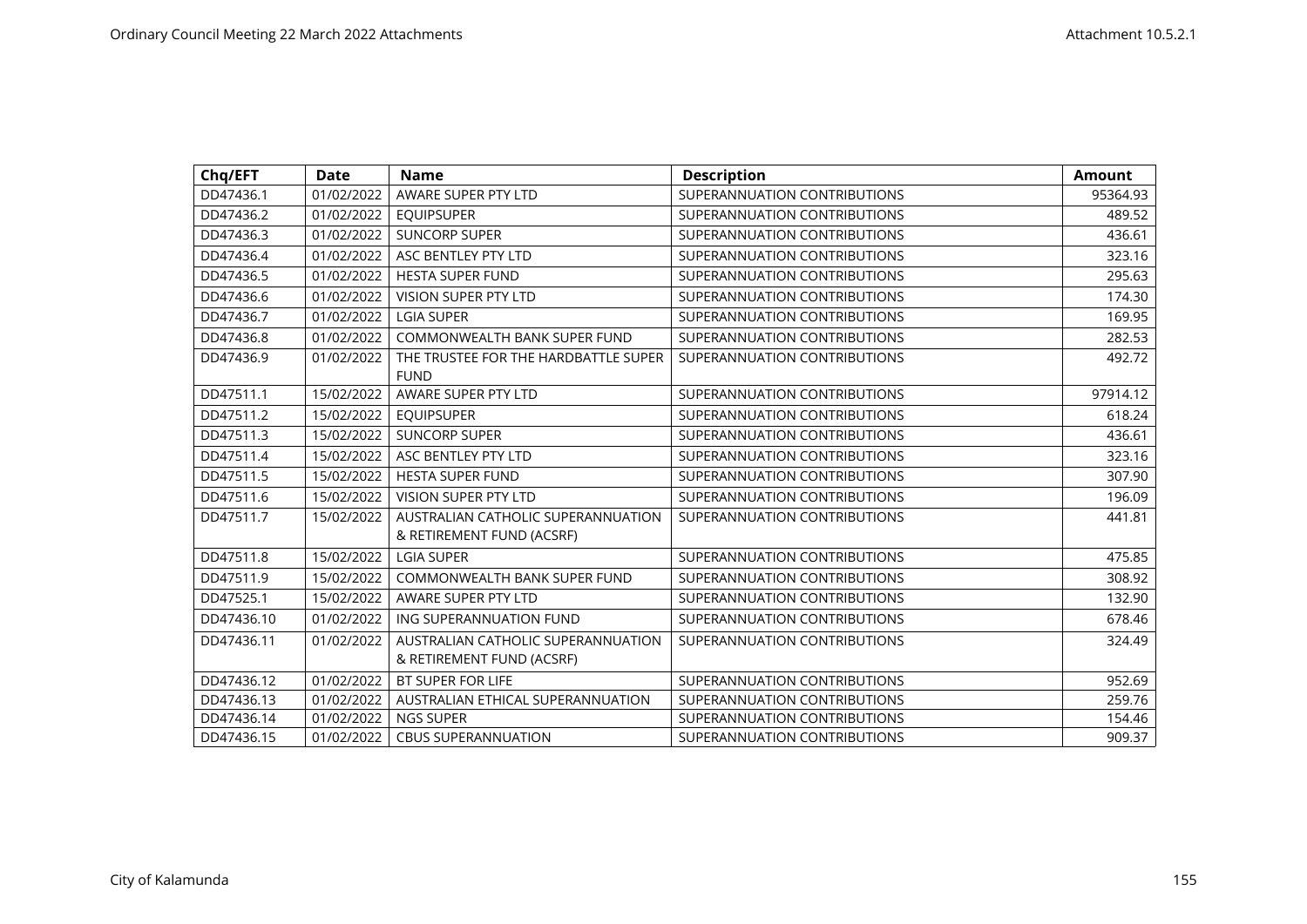| Chq/EFT    | <b>Date</b> | <b>Name</b>                              | <b>Description</b>           | <b>Amount</b> |
|------------|-------------|------------------------------------------|------------------------------|---------------|
| DD47436.16 | 01/02/2022  | THE TRUSTEE FOR DK ALWAYS                | SUPERANNUATION CONTRIBUTIONS | 540.12        |
|            |             | SUPERANNUATION FUND                      |                              |               |
| DD47436.17 | 01/02/2022  | STATEWIDE SUPERANNUATION TRUST           | SUPERANNUATION CONTRIBUTIONS | 540.94        |
| DD47436.18 | 01/02/2022  | <b>REST SUPERANNUATION</b>               | SUPERANNUATION CONTRIBUTIONS | 4247.04       |
| DD47436.19 | 01/02/2022  | AUSTRALIAN SUPERANNUATION                | SUPERANNUATION CONTRIBUTIONS | 10914.03      |
| DD47436.20 | 01/02/2022  | <b>COLONIAL 1ST STATE SUPERANNUATION</b> | SUPERANNUATION CONTRIBUTIONS | 1927.46       |
| DD47436.21 | 01/02/2022  | <b>HOSTPLUS PTY LTD</b>                  | SUPERANNUATION CONTRIBUTIONS | 1961.85       |
| DD47436.22 | 01/02/2022  | <b>MEDIA SUPER</b>                       | SUPERANNUATION CONTRIBUTIONS | 75.55         |
| DD47436.23 | 01/02/2022  | <b>UNISUPER</b>                          | SUPERANNUATION CONTRIBUTIONS | 928.91        |
| DD47436.24 | 01/02/2022  | <b>MERCER SUPER TRUST</b>                | SUPERANNUATION CONTRIBUTIONS | 390.92        |
| DD47511.10 | 15/02/2022  | THE TRUSTEE FOR THE HARDBATTLE SUPER     | SUPERANNUATION CONTRIBUTIONS | 492.72        |
|            |             | <b>FUND</b>                              |                              |               |
| DD47511.11 | 15/02/2022  | ING SUPERANNUATION FUND                  | SUPERANNUATION CONTRIBUTIONS | 678.46        |
| DD47511.12 | 15/02/2022  | <b>BT SUPER FOR LIFE</b>                 | SUPERANNUATION CONTRIBUTIONS | 951.56        |
| DD47511.13 | 15/02/2022  | AUSTRALIAN ETHICAL SUPERANNUATION        | SUPERANNUATION CONTRIBUTIONS | 259.13        |
| DD47511.14 | 15/02/2022  | <b>NGS SUPER</b>                         | SUPERANNUATION CONTRIBUTIONS | 156.52        |
| DD47511.15 | 15/02/2022  | <b>CBUS SUPERANNUATION</b>               | SUPERANNUATION CONTRIBUTIONS | 913.13        |
| DD47511.16 | 15/02/2022  | AMP SIGNATURE SUPER                      | SUPERANNUATION CONTRIBUTIONS | 79.36         |
| DD47511.17 | 15/02/2022  | THE TRUSTEE FOR DK ALWAYS                | SUPERANNUATION CONTRIBUTIONS | 540.12        |
|            |             | SUPERANNUATION FUND                      |                              |               |
| DD47511.18 | 15/02/2022  | STATEWIDE SUPERANNUATION TRUST           | SUPERANNUATION CONTRIBUTIONS | 540.94        |
| DD47511.19 | 15/02/2022  | MLC NOMINEES PTY LTD                     | SUPERANNUATION CONTRIBUTIONS | 65.26         |
| DD47511.20 | 15/02/2022  | <b>CARE SUPERANNUATION</b>               | SUPERANNUATION CONTRIBUTIONS | 76.39         |
| DD47511.21 | 15/02/2022  | <b>REST SUPERANNUATION</b>               | SUPERANNUATION CONTRIBUTIONS | 4075.24       |
| DD47511.22 | 15/02/2022  | AUSTRALIAN SUPERANNUATION                | SUPERANNUATION CONTRIBUTIONS | 10544.10      |
| DD47511.23 | 15/02/2022  | <b>COLONIAL 1ST STATE SUPERANNUATION</b> | SUPERANNUATION CONTRIBUTIONS | 1929.65       |
| DD47511.24 | 15/02/2022  | <b>HOSTPLUS PTY LTD</b>                  | SUPERANNUATION CONTRIBUTIONS | 1886.79       |
| DD47511.25 | 15/02/2022  | <b>MEDIA SUPER</b>                       | SUPERANNUATION CONTRIBUTIONS | 60.44         |
| DD47511.26 | 15/02/2022  | <b>UNISUPER</b>                          | SUPERANNUATION CONTRIBUTIONS | 931.46        |
| DD47511.27 | 15/02/2022  | <b>MERCER SUPER TRUST</b>                | SUPERANNUATION CONTRIBUTIONS | 390.92        |